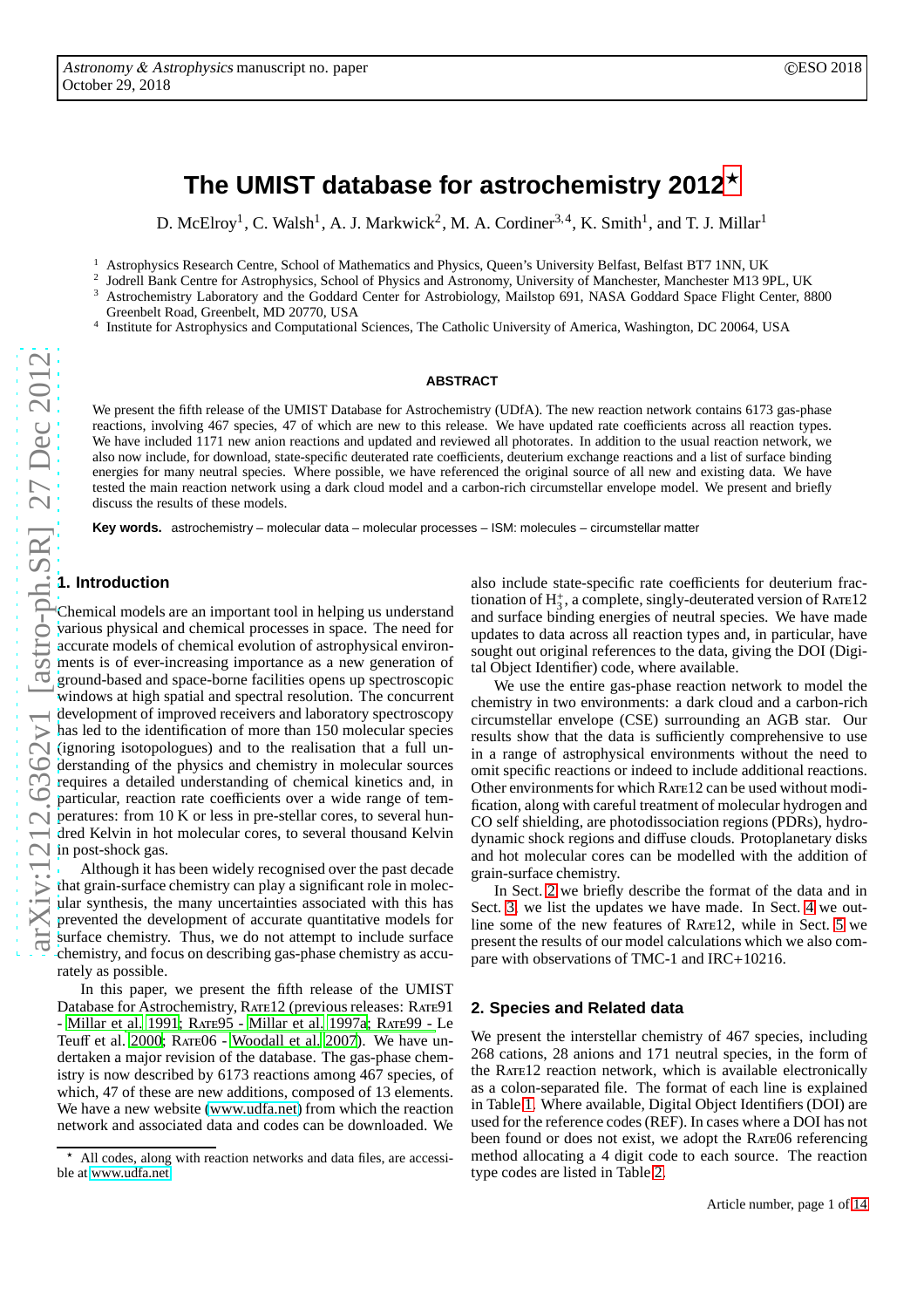| <b>Field Heading</b>              | Description                  | Comments                             |
|-----------------------------------|------------------------------|--------------------------------------|
| reaction no.                      | Reaction number              |                                      |
| type                              | Reaction type code           | See Table 2 for codes                |
| RX                                | Reactants                    | Either a chemical species or one     |
|                                   |                              | of: PHOTON, CRP, CRPHOT, e-          |
| <b>PX</b>                         | Reaction products            | Either a chemical species or e-      |
| NE                                | Number of fitted             | See text                             |
|                                   | temperature ranges           |                                      |
| $\alpha$ , $\beta$ , and $\gamma$ | Parameters used to calculate | See Sect. 2.1                        |
|                                   | the rate coefficient         |                                      |
| $T_l/T_u$                         | Lower/upper temperature      | The lower/upper bound at which       |
|                                   |                              | the measured or calculated data      |
|                                   |                              | has been fitted.                     |
| <b>ST</b>                         | Source type                  | One of:                              |
|                                   |                              | E<br><b>Estimated</b>                |
|                                   |                              | Measured<br>M<br>$\sim 100$          |
|                                   |                              | $\mathcal{C}$<br>- Calculated        |
|                                   |                              | A combination of a<br>$\mathbf{I}$ . |
|                                   |                              | number of experimental               |
|                                   |                              | values from the Literature           |
| <b>ACC</b>                        | Accuracy                     | Codes representing an error of:      |
|                                   |                              | $< 25\%$<br>A                        |
|                                   |                              | $< 50\%$<br>B.<br>÷.                 |
|                                   |                              | within a factor of 2<br>C            |
|                                   |                              | D<br>within an order of              |
|                                   |                              | magnitude                            |
|                                   |                              | highly uncertain<br>E                |
| <b>REF</b>                        | Reference                    | DOI or other, see text.              |

<span id="page-1-0"></span>line format:

reaction no.:type:R1:R2:P1:P2:P3:P4:NE:[α : β : γ:T*l*:T*u*:ST:ACC:REF]

**Table 2.** The code, reaction type and the number of each reaction type in RATE<sub>12</sub>

<span id="page-1-1"></span>

| Code       | Reaction type                  | Count |
|------------|--------------------------------|-------|
| AD         | Associative Detachment         | 132   |
| CD         | Collisional Dissociation       | 14    |
| CE.        | Charge Exchange                | 579   |
| CP.        | Cosmic-Ray Proton (CRP)        | 11    |
| CR.        | Cosmic-Ray Photon (CRPHOT)     | 249   |
| DR         | Dissociative Recombination     | 531   |
| IN         | Ion-Neutral                    | 2589  |
| MN         | Mutual Neutralisation          | 981   |
| <b>NN</b>  | Neutral-Neutral                | 619   |
| <b>PH</b>  | Photoprocess                   | 336   |
| <b>RA</b>  | Radiative Association          | 92    |
| <b>REA</b> | Radiative Electron Attachment  | 24    |
| RR         | <b>Radiative Recombination</b> | 16    |

For reactions where it has not been possible to define a single formula to fit the available data, the 'NE' field gives the number of different temperature ranges for which we supply a different formula fitting the data. Care has been taken not to have any discontinuities in the rate coefficient between temperature ranges. Thus, if a particular rate coefficient is best fitted using two separate Arrhenius expressions for the temperature ranges  $10 - 100$ K and 100 – 1000 K, both expressions will give the same value at 100 K. In order to evaluate the rate coefficient outside the given temperature range, we recommend that the user chooses the expression that is closest to the temperature of interest. While there is no guarantee that this will give the correct rate coefficient, we have taken care to ensure that, when evaluated at low temperatures (< 50 K), no rate coefficient will become unphysically large. We discuss this issue further in Sect. [3.8.](#page-2-1)

## <span id="page-1-2"></span>2.1. Calculation of the reaction rate coefficient using  $\alpha$ ,  $\beta$ , and  $\gamma$

For two-body reactions the rate coefficient is given by the usual Arrhenius-type formula

$$
k = \alpha \left(\frac{T}{300}\right)^{\beta} \exp\left(\frac{-\gamma}{T}\right) \quad \text{cm}^3 \text{s}^{-1},\tag{1}
$$

where  $T(K)$  is the gas temperature. For direct cosmic-ray ionisation (type  $=$  CP),

$$
k = \alpha \quad s^{-1},\tag{2}
$$

whereas for cosmic-ray-induced photoreactions (type = CR),

$$
k = \alpha \left(\frac{T}{300}\right)^{\beta} \frac{\gamma}{1-\omega} \quad s^{-1},\tag{3}
$$

where  $\alpha$  is the cosmic-ray ionisation rate,  $\gamma$  is the efficiency of the cosm[ic-ray ionisation event as defined in equation 8 of](#page-10-0) Gre-del et al. [\(1989\)](#page-10-0), and  $\omega$  is the dust-grain albedo in the far ultraviolet (typically 0.4–0.6 at 150nm). The cosmic-ray ionisation rates listed here are normalised to a total rate for electron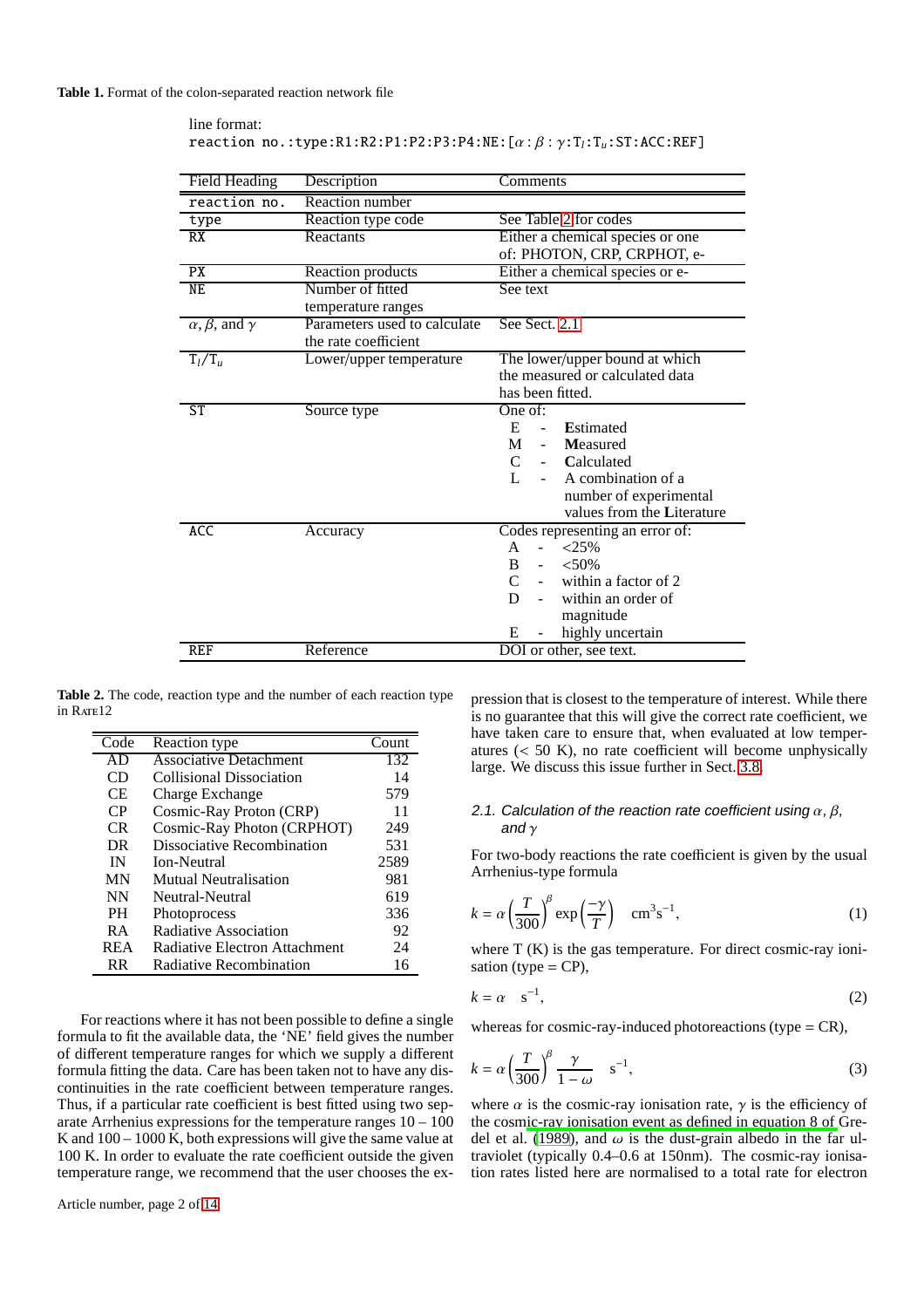production from cosmic-ray ionisation (primarily from  $H_2$  and He in dark clouds) of  $\zeta_0 = 1.36 \times 10^{-17} s^{-1}$ . Rates for both direct cosmic-ray ionisation and cosmic-ray-induced photoreactions can be scaled to other choices of the ionisation rate,  $\zeta$ , by multiplying the appropriate rate coefficients by  $\zeta/\zeta_0$ . For interstellar photoreactions (type  $= PH$ ), the rate coefficient is parameterised as,

$$
k = \alpha \exp(-\gamma A_V) \quad s^{-1}, \tag{4}
$$

where  $\alpha$  represents the rate coefficient in the unshielded interstellar ultraviolet radiation field,  $A_V$  is the dust extinction at visible wavelengths and  $\gamma$  is the parameter used to take into account the increased dust extinction at ultraviolet wavelengths.

## <span id="page-2-0"></span>**3. Updates since RATE06**

## 3.1. Anion reactions

In 2006,  $C_6H^-$  was discovered in the Taurus Molecular Cloud 1 (TMC-1) by [McCarthy et al. \(2006](#page-11-3)). Since then, it and other anions have been detected in a variety of sources [\(Brünken et al.](#page-9-0) [2007;](#page-9-0) [Cordiner et al. 2011](#page-10-1); [Remijan et al. 2007](#page-11-4); [Sakai et al.](#page-11-5) [2010\)](#page-11-5). Rate12 includes 22 new anions, which are involved in 128[0 reactions. The anion reaction network comes from](#page-12-1) Walsh et al. [\(2009](#page-12-1)) with rate coefficients updated to include more recent laboratory measurements.

Anions are formed primarily via radiative electron attachment,

$$
X + e^- \to X^- + h\nu,\tag{5}
$$

and destruction mechanisms include mutual neutralization with abundant cations, photodetachment reactions and reactions with atoms: H, C, O and N. Of the new anion reactions, 950 are 'mutual neutralisation' reactions  $(A^- + B^+ \rightarrow A + B)$ . This new reaction type, labelled 'MN', replaces the RATE06 ion-molecule and ion-ion neutralisations reaction types (IM and II). We have included reactions of anions with the 20 most abundant cations in a dark cloud chemical model, along with the top 10 most abundant cations in the CSEs surrounding both an oxygen-rich and a carbon-rich AGB star. These reactions are all assumed to have the same rate coefficient,  $k = 7.51 \times 10^{-8} (T/300)^{-0.5}$  cm<sup>3</sup> s<sup>-1</sup>, as included in the model of [Walsh et al. \(2009\)](#page-12-1). The products are obtained, where appropriate, by simple electron transfer. For cations with no direct neutral equivalent e.g.,  $H_3^+$ , we assume the neutralisation of the cation results in the same products as its dissociative recombination e.g.  $C_6H^- + H_3^+ \rightarrow C_6H + H_2 + H$ 

#### 3.2. Dissociative recombination reactions

Since the release of RATE06, many new dissociative recombination (DR) rate coefficients have been accurately measured, along with branching ratios, at the CRYRING storage ring experiment in Stockholm. In Rate12, we include new DR data for 18 species, resulting in the addition of 58 new reactions. This brings the total DR product channels to 532 (compared with 486 in RATE06), 146 of these are measured.

#### 3.3. Neutral-neutral reactions

There are 74 new or updated neutral-neutral reactions in RATE12 which have been measured in the laboratory. These include rate coefficient measurements down to 24 K using the CRESU (Cinitique de Reaction en Ecoulement Supersonique Uniforme or Reaction Kinetics in Uniform Supersonic Flow) method, and measure[ments of the reactions of many hydrocarbons \(](#page-9-1)*e.g.* Berteloite et al. [2010;](#page-9-1) [Canosa et al. 2007](#page-9-2)[;](#page-11-6) [Carty et al. 2001](#page-9-3)[;](#page-11-6) Loison & Bergeat [2009\)](#page-11-6).

#### 3.4. Cation-neutral reactions

There are 174 new, and 30 updated, ion-neutral (IN) reactions in Rate12. The majority of the new cation-neutral reactions include neutral species new to RATE12. In RATE06 we included a separate 'dipole-enhanced' reaction network, which enhanced rate coefficients at low temperatures in cases where the neutral species has a large, permanent dipole moment. Such enhancements, due to 'dipole locking' effects [\(Herbst & Leung 1986;](#page-11-7) [Troe 1987\)](#page-12-2), result in rate coefficients which have a  $T^{-1/2}$  dependence at low temperatures. In our reaction file we included this power-law behaviour in all reactions for which (i) the neutral has a dipole moment in excess of 0.9 Debye, (ii) the reaction does not already have a temperature dependence, and (iii) the reaction does not have a measured rate coefficient at low temperatures. [Woon & Herbst \(2009\)](#page-12-3) present an alternative approach, based on the Su-Chesnavich expression [\(Su & Chesnavich 1982](#page-12-4)). In Rate12, we offer only the 'dipole-enhanced' reaction network which has been shown to give a much better fit to observations at low temperatures while not significantly influencing results at high temperature ( $\leq 1000$  K).

## 3.5. Radiative association

There are just 17 updated or new radiative association (RA) rate coefficients in Rate12. Although these are not many in number, several important reactions have been revisited, measured or calculated. These include reactions of  $C_2H_2^+$ ,  $CH_2^+$  and  $C^+$ with molecular hydrodgen and the radiative association of H and  $H^+$ .

### 3.6. Cosmic-ray-induced photoreactions

Rate12 includes at least one cosmic-ray photoreaction rate coefficient for all neutral and anionic species in the reaction network.

#### 3.7. Photoprocesses

Since the last release of the database, many new photodissociation and photoionisation rates, along with depth-dependent rates, have been calculated [\(van Hemert & van Dishoeck 2008](#page-12-5)). These rates along with some corrections and unpublished data, have been incorporated into the database (van Dishoeck, private communication 2011). We have also recalculated anion photorates using the Draine interstellar radiation field [\(Draine 1978\)](#page-10-2), and the power law described in [Millar et al.](#page-11-8) [\(2007\)](#page-11-8). Rate12 now includes at least one photoprocess for every neutral species in the reaction network.

#### <span id="page-2-1"></span>3.8. Refits to problematic reaction rates

In Rate06, there was a list of reaction ID's for which it was recommended that the rate coefficients be set to zero at 10 K. This is because the best fit for the available data had a negative value for  $\gamma$ , which, in some cases, led to unrealistic divergent behaviour at low temperatures. [Röllig \(2011](#page-11-9)) addressed this problem and re-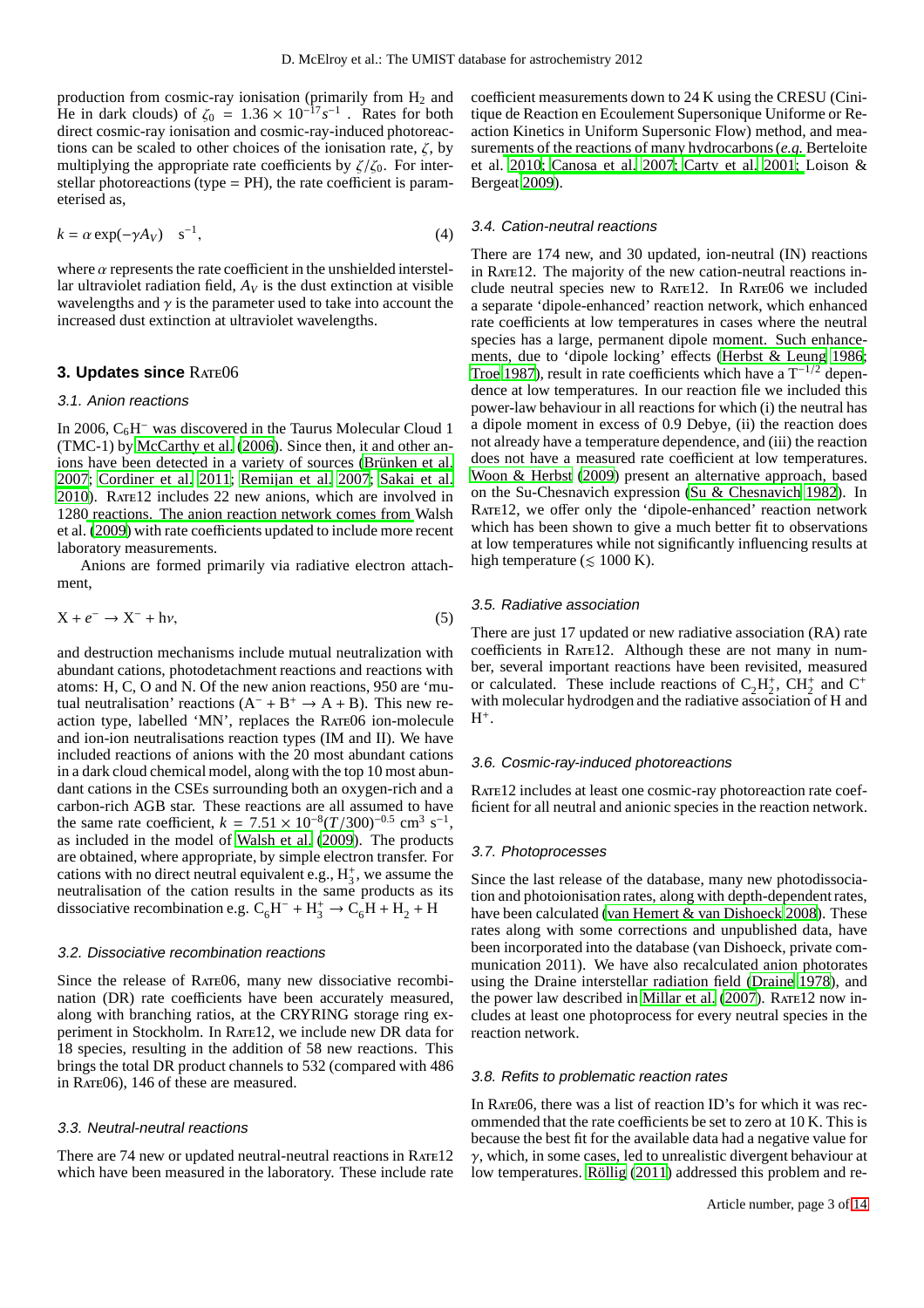fitted many of the problematic reactions in Rate06. He fixed the value of the rate coefficient at 10 K to a particular value and used a fitting algorithm to find a new Arrhenius-type expression for the reaction. That paper also gave new fits for reactions which have discontinuities at certain temperatures, or temperature ranges in which no rate coefficient is defined in Rate06. He did this because, when using chemical models, it is often preferable to have a reaction rate that is continuous within the errors, than one that has discontinuities. In Rate12 we incorporate many of the changes suggested by [Röllig \(2011](#page-11-9)), and we use a similar method to fit some of our new reaction rate coefficients.

## 3.9. HNCO isomers

Three of the four isomers of isocyanic acid (HNCO) have been detected in space [\(Brünken et al. 2010](#page-9-4); [Marcelino et al. 2008](#page-11-10)). A comprehensive gas and grain reaction set was compiled and modelled by [Quan et al. \(2010\)](#page-11-11). We have included all of the gas-phase reactions from [Quan et al. \(2010](#page-11-11)) in Rate12.

# <span id="page-3-0"></span>**4. What's new in RATE12**

## 4.1. Deuterium chemistry

In order to accurately model deuterium chemistry, all D-bearing analogues of H-bearing species need to be included in a chemical model. This can increase the number of reactions by roughly an order of magnitude as well as increasing the number of ODEs to be solved. In order to reduce the number of reactions, specific rules can be adopted to limit the types of reaction that can occur [\(Albertsson et al. 2011](#page-9-5); [Roberts & Millar 2000\)](#page-11-12). In addition, branching ratios and rates can differ significantly from their H equivalent and are often unmeasured. For these reasons, we are providing a list of important deuterium exchange reactions as well as a singly-deuterated version of RATE12 for download from [our website.](#page-10-3)

Flower et al. [\(2004](#page-10-3)) have shown that the  $H_2$  ortho/para ratio has a strong influence on the deuterium fractionation in interstellar clouds. We also include, for download, a set of state-specific deuterated reactions involving isotopologues of  $H_2$ ,  $H_2^+$ , and  $H_3^+$ , mostly taken from Flower et al.  $(2004)$ , [Walmsley et al.](#page-12-6)  $(2004)$ and [Hugo et al.](#page-11-13) [\(2009\)](#page-11-13).

#### 4.2. Reaction notes files

We have recorded detailed sets of notes for each new and updated reaction, giving comments on possible fits and reasons for particular choices regarding rate coefficients. These are available on the website.

#### 4.3. Data source references

Where possible, we have cited the original source of data for each reaction. Correct citing of the data is important, not only to gauge the accuracy or reliability of a particular reaction rate coefficient, but also to ensure the original authors are correctly cited in future publications. All new and updated reactions are referenced with a DOI (Digital Object Identifier), where available, which allows website users to link directly to the paper's webpage if they require further information on the data. We have also provided, DOI codes, where available, for existing sources and located references for over 1200 reactions which were lacking source information in earlier versions of the database. In Appendix [A,](#page-13-0) we list separately all original sources of laboratory and literature data.

## 4.4. INCHI codes

We have assigned all species in the database with an IUPAC International Chemical Identifiers (InChI). The InChI is a layered, variable length ASCII identifier which allows each species to be uniquely described. The Standard versions of InChI and InChIKey have been generated, where possible, for species in Rate12 and many of these have been cross-referenced against InChI data in other databases. For more information about In-ChIs see [www.inchi-trust.org.](http://www.inchi-trust.org)

## 4.5. VAMDC collaboration

UDfA is a part of the VAMDC project. VAMDC, the Virtual Atomic and Molecular Data Centre, aims to build a reliable, open, flexible interface to existing atomic and molecular (A&M) data hosted in various databases worldwide [\(Dubernet et al.](#page-10-4) [2010;](#page-10-4) [Rixon et al. 2011](#page-11-14)). It will provide the wide community of both European and global users with access to a comprehensive, federated set of A&M data and application resources. For more information about VAMDC and its associated standards, see [www.vamdc.eu.](http://www.vamdc.eu)

## 4.6. Surface binding energies

In order to model grain-surface chemistry accurately, many factors need to be taken into account; the grain-surface morphology, composition, layering and grain size all effect how the chemistry progresses [\(Cuppen & Herbst 2005](#page-10-5)). In addition, under certain conditions, normal rate equation methods for modelling surface chemistry are inadequate and stochastic approaches such as Monte-Carlo, modified rate-equation and master equation methods are needed to model grain-surface chemistry more accurately [\(Biham et al. 2001;](#page-9-6) [Caselli et al. 1998](#page-9-7); [Charnley 1998](#page-10-6)).

Surface binding-energies can be used for determining thermal and cosmic-ray-induced desorption rates from interstellar dust-grains and also for estimating the diffusion barriers between grain surface sites [\(Hasegawa et al. 1992](#page-10-7)). In RATE12, we have included a list of surface binding energies for 206 species. The binding energies in the list are a mixture of theoretical work, estimate[s and measurements](#page-10-8) [\(Allen & Robinson 1977;](#page-9-8) Garrod & Herbst [2006](#page-10-8); [Hasegawa & Herbst 1993](#page-10-9); [Hasegawa et al. 1992;](#page-10-7) [Tielens & Allamandola 1987\)](#page-12-7). [Whittet et al.](#page-12-8) [\(1998\)](#page-12-8) observed that water ice is the main constituent of interstellar dust-grain ice mantles and so, where possible, we have listed the values measured in water ice. We include recent measurements from [Collings et al.](#page-10-10) [\(2004\)](#page-10-10), [Öberg et al. \(2009b\)](#page-11-15), [Öberg et al.](#page-11-16) [\(2009c](#page-11-16)) and [Edridge](#page-10-11) [\(2010\)](#page-10-11).

#### 4.7. New website

Our website [www.udfa.net](http://www.udfa.net) has been significantly updated for this release of the database. In addition to being able to download the entire RATE12 reaction network, users can also now download the control models presented here, together with instructions on how to run and modify them. A singly-deuterated version of the whole reaction network, a state-specific deuterium chemistry and a list of surface binding energies are also available to download.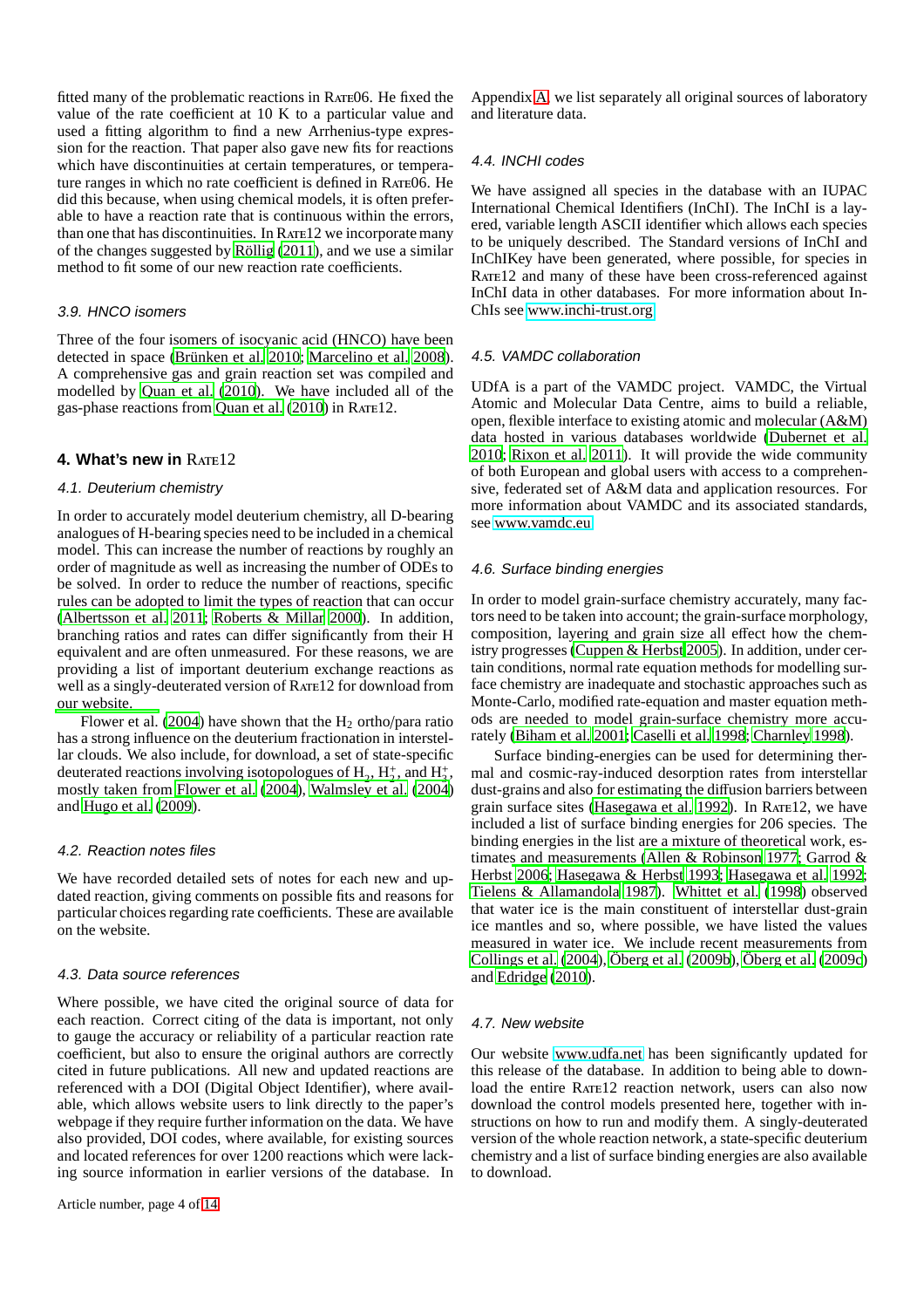Comprehensive searching of the database by chemical species is, of course, possible, however, we have now integrated content with that previously available on [www.astrochemistry.net.](http://www.astrochemistry.net) This means that the entry for each species contains considerably more information than just those of reactions involving it. We now also present the control model data for both the dark cloud and circumstellar envelope models and the user can also explore the effects of switching on or off specific reactions. In addition, it is now possible to view results from a sensitivity analysis on a species by species basis. This analysis follows the method of [Wakelam et al.](#page-12-9) [\(2010\)](#page-12-9), where many models are run with the reaction rate coefficients varied within the quoted errors using a log-normal distribution. The analysis provides information on the variation of the mean value of the fractional abundance of each species with time, and the first and second standard deviations away from the mean, for every species in the database and for both control models.

For each reaction, as much information as possible is presented regarding the evolution of rate coefficient data between previous releases of UDfA and the this one. In most cases where a rate coefficient has changed between RATE06 and RATE12, there is now an explanatory note. In the future, changes will not be made without these notes, and the version of the database at the time of publication will remain available, even if it is not the current one.

Finally, users of the website can comment directly on any species or reaction, for example, to discuss the values we have adopted or to alert us and the community to new laboratory or theoretical data.

#### <span id="page-4-0"></span>**5. Results**

In this section, we use the complete Rate12 reaction network in two models: a dark cloud, and a circumstellar envelope (CSE) of a mass-losing, carbon-rich AGB star. Although we shall compare our results with observations towards two archetypical and well-studied objects, TMC-1 (CP) and IRC+10216, our purpose here is not to reproduce the observations in detail, but to check (i) whether our global rate file gives a reasonable first approximation to the chemistry in these objects and (ii) whether there are particular species for which our new gas-phase model dramatically fails to reproduce observations. The latter item will highlight particular species or reactions which require further investigation or whether additional chemical processes are required, e.g., grain-surface chemistry.

#### 5.1. Dark cloud model

We model the gas-phase chemistry of a dark cloud by treating it as an homogeneous, isotropic cloud with constant physical parameters:  $n(H_2) = 10^4$  cm<sup>-3</sup>, T=10 K, A<sub>V</sub> = 10 mag, a dust-grain albedo in the far ultraviolet of 0.6 and a cosmic-ray ionisation rate of  $1.3 \times 10^{-17}$  s<sup>-1</sup>. No grain-surface chemistry is included in this model except the formation of  $H_2$  via the association of two H atoms. This occurs at a rate of  $(5.2 \times 10^{-17})(T/300)^{0.5}$ n<sub>H</sub> n(H)  $\text{cm}^{-3}$  s<sup>-1</sup> which assumes that all H atoms that stick to a grain surface will recombine to form  $H_2$ . Our initial elemental abundances, [which are listed in Table](#page-10-12) [3,](#page-4-1) [are identical to those in](#page-10-12) Garrod e[t al.](#page-10-13) [\(2008](#page-10-12)[\), these are the low-metal abundances of](#page-10-13) Graedel et al. [\(1982](#page-10-13)), updated with more recent diffuse cloud values for He,  $C^+$ , N and O.

**Table 3.** Initial abundances relative to total H nuclei,  $n_H$ 

<span id="page-4-1"></span>

| Species $i$ | $n_i/n_H$ <sup>1</sup> | Species $i$ | $n_i/n_H$  |
|-------------|------------------------|-------------|------------|
| $H_2$       | 0.5                    | Na          | $2.0(-09)$ |
| H           | $5.0(-05)$             | Mg          | $7.0(-09)$ |
| He          | 0.09                   | Si          | $8.0(-09)$ |
| C           | $1.4(-04)$             | P           | $3.0(-09)$ |
| N           | $7.5(-05)$             | S           | $8.0(-08)$ |
| O           | $3.2(-04)$             | Cl          | $4.0(-09)$ |
| F           | $2.0(-08)$             | Fe          | $3.0(-09)$ |
|             |                        |             |            |

**Notes.** <sup>(1)</sup>  $a(b) = a \times 10^b$ 

#### 5.1.1. Model results

Although we are not constructing a model of a particular dark cloud, it is instructive nonetheless, to compare a simple model with observations of TMC-1 (CP), the cyanopolyyne peak in the TMC-1 ridge, a dark cloud region in which over 60 molecules have been detected. In order to compare our model results with TMC-1 (CP) observed values, we used a simple method where we select the best-fit time as the time at which the most modelled abundances 'match' those observed. We define a match for a particular species when its calculated abundance agrees within an order of magnitude of the observed value. This definition of a match, while simple, has the advantage of giving equal weight to all species. Thus, species which are known to have an incorrect or incomplete chemistry do not skew the agreement. For example, if we used the 'distance' method of [Wakelam et al.](#page-12-10) [\(2006\)](#page-12-10), the calculation of the 'best time' would be completely dominated by  $CH<sub>3</sub>OH$ , whose modelled abundance is more than 3 orders of magnitude lower than its observed value at all times in the model. It is well known that gas-phase models do not reproduce the methanol abundances seen in dark clouds, so this method would not give a good estimate of how well the model fits observations.

As our model does not include grain-surface chemistry, we do not expect those species thought to form in, and on, grain mantles, such as methanol, to have an accurately modelled abundance. Our models are also clearly unphysical for times greater than about 1–2 million years since freeze out onto grain surfaces will dominate the evolution of the gas-phase abundances. Table [4](#page-6-0) shows the observed and computed best-time abundances for 63 species at our 'best-fit time' (defined above),  $\sim 2 \times 10^5$ years, when 41 of 63 species have abundances falling within an order of magnitude of those observed. A further 14 species match at some time between  $10^4$  and  $10^8$  years. In the table, the species listed in bold font are those for which the modelled abundance never falls within an order of magnitude of the observed value. Some of these species, for example, methanol and acetaldehyde, are generally thought to be produced mainly through grain-surface processes. However, other species, for instance,  $C_2$ ,  $C_2H$  and  $C_4H$ , are not thought to be influenced greatly by grain chemistry. The fact that these three species fall significantly below their observed values and the abundances calculated with RATEO6, indicates that the updated RATE<sup>12</sup> chemistry results in reduced abundances of  $C_2$ -bearing species and some of the higher-order carbon chains, whose abundances depend strongly on the  $C_2$  chemistry.

One reaction which makes a significant difference to how well our results agree with observations, is  $C_2H + O \rightarrow CO +$ CH, one of the 'key reactions' in the KIDA database (KInetic Database for Astrochemistry, http://[kida.obs.u-bordeaux1.fr,](http://kida.obs.u-bordeaux1.fr)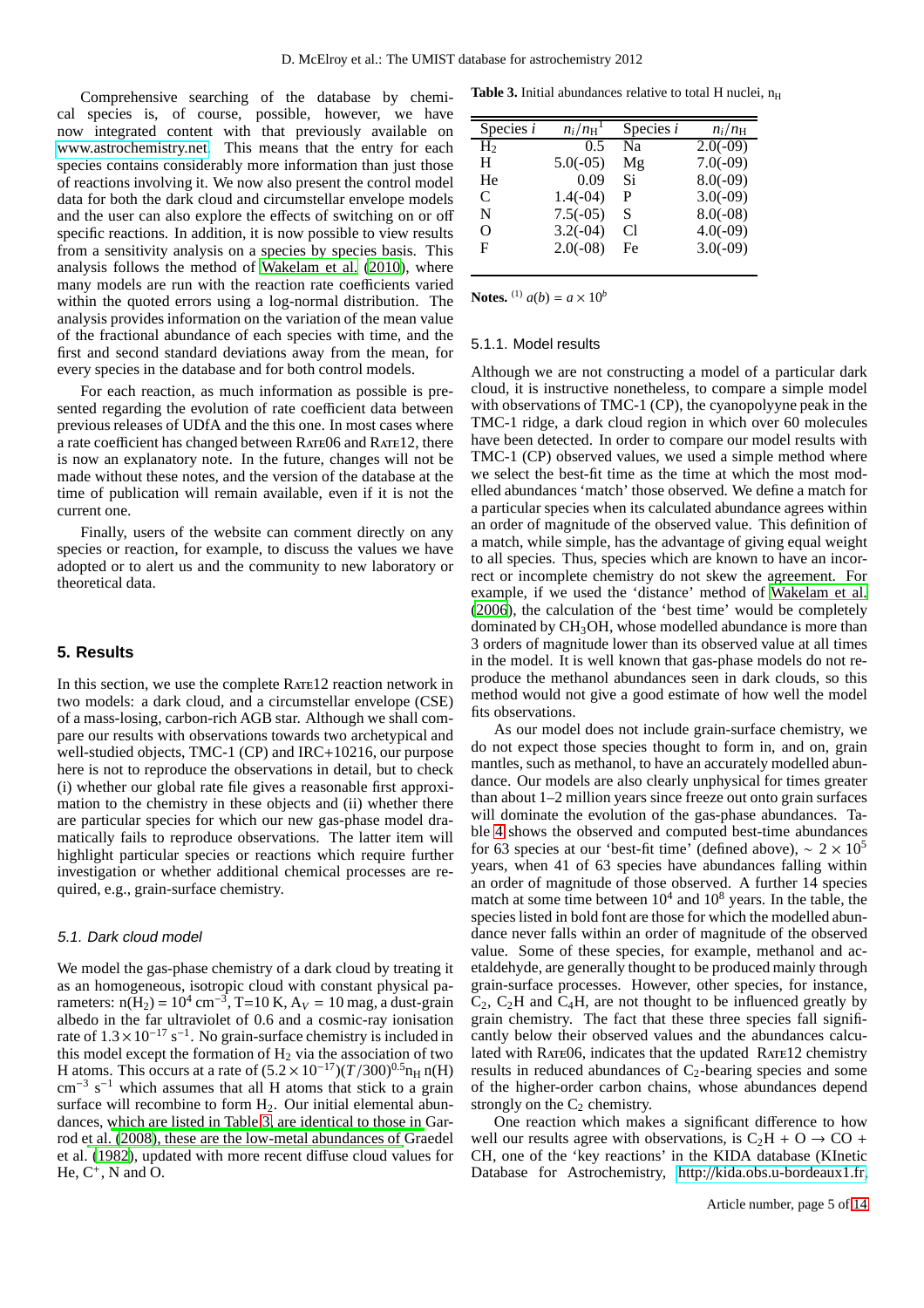

<span id="page-5-0"></span>Fig. 1. A plot of C<sub>2</sub>H fractional abundance, relative to H<sub>2</sub> abundance, as a function of time using different values of the rate coefficient for the reaction,  $C_2H + O \rightarrow CO + CH$ . The shaded region corresponds to an order of magnitude error on the observed abundance in TMC-1 (CP).

[Wakelam et al. \(2012](#page-12-11))). RATE12 adopts the same high value for the rate coefficient,  $10^{-10}$  cm<sup>3</sup> s<sup>-1</sup>, as recommended in the KIDA datasheets; the RATE06 value for this reaction is  $1.7 \times 10^{-11}$  cm<sup>3</sup>  $s^{-1}$  at 10 K, on the recommendation of [Baulch et al. \(1992](#page-9-9)), based on laboratory measurements at room temperature and higher. Subsequently, [Baulch \(2005](#page-9-10)) recommended a rate coefficient about an order of magnitude larger with a constant value over a wide temperature range, based on a single measurement at 600K. As it turns out, using the 'old' lower value gives a better agreement with observations for a number of species such as  $C_2H$ ,  $C_4H$ ,  $CH_3CHCH_2$  and  $SO_2$ , while setting the rate coefficient to zero makes the agreement even better, this can be seen for  $C_2H$  in Fig. [1.](#page-5-0) While one cannot accurately infer a rate coefficient from astrophysical data, this example highlights the importance of knowing rate coefficients accurately at low temperatures.

In order to see how Rate12 compares with the KIDA database, we ran a dark cloud model, using the reaction network 'kida.uva.2011', with the same physical conditions and initial abundances as above. This reaction network is the most recent reaction network from the KIDA website for use in dense interstellar clouds.

As expected, the model results are largely similar to RATE12. Using the same criteria as above, we find that of the 62 modelled species that have been observed in TMC1 (CP), 38 agree at a 'best fit' time of  $2.5 \times 10^5$  years. In Table [5,](#page-7-0) we list those species for which we find either Rate12 only or kida.uva.2011 only agree with observations. Of the species for which Rate12 shows a better fit, those that stand out include acetaldehyde, propene and formic acid. The differences between the kida.uva.2011 and Rate12 results for acetaldehyde and formic acid can be explained by the newly measured dissociative recombination rate coefficients for the reactions

$$
CH3CHOH+ + e- \rightarrow CH3CHO + H, and
$$
 (6)  
HCOOH<sup>+</sup><sub>2</sub> + e<sup>-</sup> \rightarrow HCOOH + H. (7)

These rate coefficients are larger than their previous values and are each the main formation mechanism for their respective products [\(Hamberg et al. 2010;](#page-10-14) [Vigren et al. 2010a\)](#page-12-12). Similarly, kida.uva.2011 is missing reactions that synthesise propene efficiently. In Rate12, propene formation is initiated by the dissociative recombination of  $C_3H_7^+$  as outlined in [Herbst et al.](#page-11-17) [\(2010\)](#page-11-17). One species that is highly underabundant in RATE12 is  $C_2S$ , caused by the large rate coefficient of  $1 \times 10^{-10}$  cm<sup>-3</sup>s<sup>-1</sup> for its destruction by atomic oxygen. This reaction has been deemed likely to proceed without a barrier by [Loison et al. \(2012](#page-11-18)), and is another example of how lack of low temperature data can have a large impact on calculated abundances.

The major difference between Rate12 and Rate06 is the inclusion of anion reactions. [Walsh et al. \(2009](#page-12-1)) investigated the effect of anions on the chemistry in dark clouds. They used the Rate06 reaction network and added a set of carbon-chain anion reactions. They found that the addition of these anion reactions resulted in enhanced abundances of several families of carbonchain molecules and better agreement with the observed values of cyanopolyyne molecules in TMC-1 (CP). Many of the same reactions and species are included in Rate12 and, as expected, the main differences between Rate06 and Rate12 are the same as those found by [Walsh et al.](#page-12-1) [\(2009\)](#page-12-1). Other differences not previously discussed are an improved agreement with abundances for both propyne and OCS. The former may be attributed to RATE12 having a more comprehensive treatment of allene  $(CH_2CCH_2)$ and propyne  $(CH_3CCH)$  than RATEO6, with the latter due to the inclusion of the newly reviewed and updated OCS chemistry of [Loison et al.](#page-11-18) [\(2012\)](#page-11-18).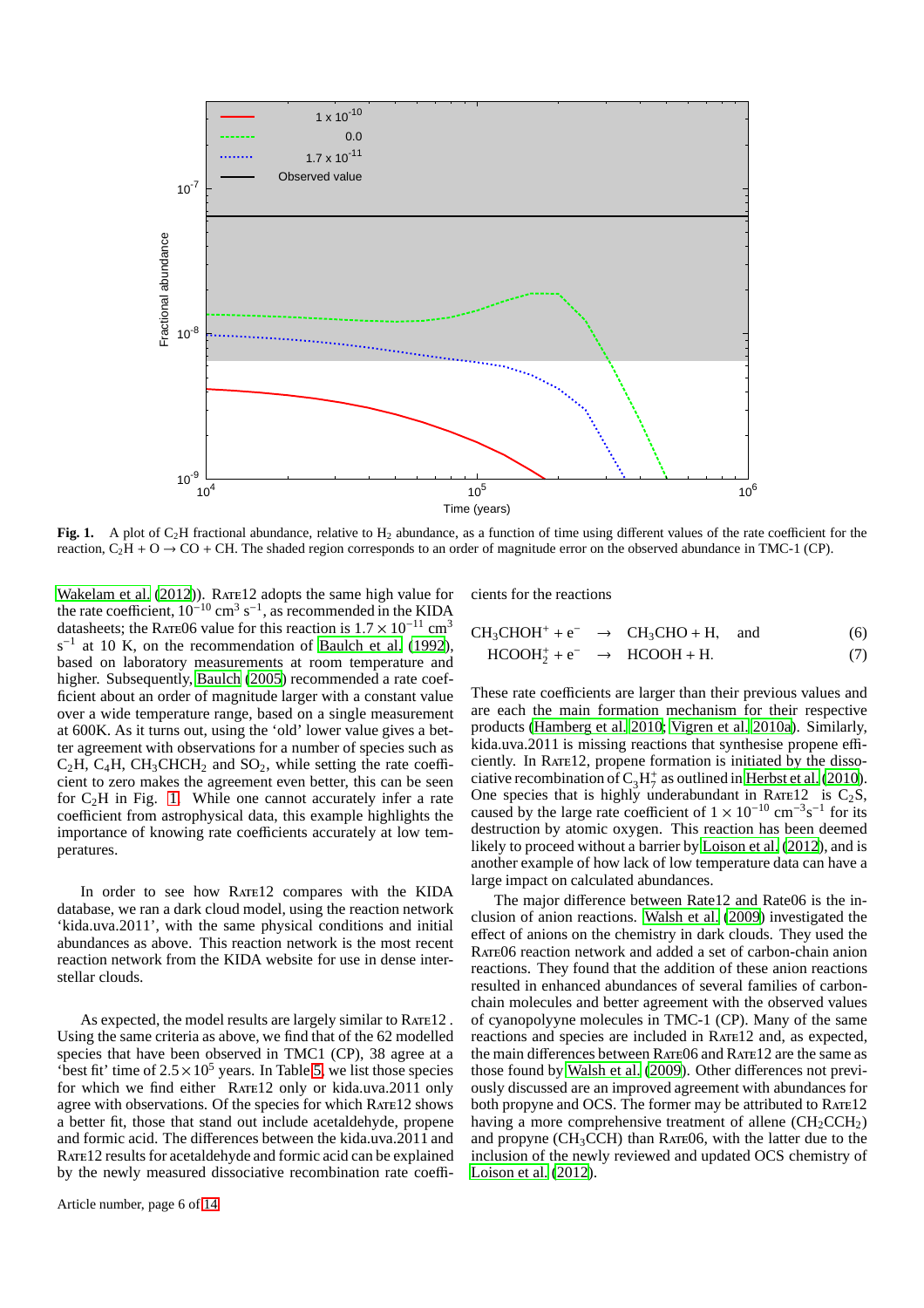<span id="page-6-0"></span>**Table 4.** Observed fractional abundances, relative to H<sub>2</sub>, in TMC-1 (CP) and corresponding modelled 'best fit' values. The best fit time is  $1.7 \times 10^5$ years. Of the 63 species below, 41 agree, to within an order of magnitude, with observations. The 'Ref.' column gives references for the observed values.

| Species                          | Observed     | Calculated | Agree?      | Ref.           | <b>Species</b>                    | Observed              | Calculated | Agree?      | Ref.           |
|----------------------------------|--------------|------------|-------------|----------------|-----------------------------------|-----------------------|------------|-------------|----------------|
| $\overline{\mathbf{C}_2}$        | $5.0(-08)^1$ | $3.0(-10)$ |             |                | $C_2H$                            | $6.\overline{5(-08)}$ | $1.1(-09)$ |             | 5              |
| C <sub>2</sub> O                 | $6.0(-11)$   | $1.4(-11)$ | $\mathbf Y$ |                | $C_2S$                            | $3.4(-09)$            | $9.9(-13)$ |             | $\overline{3}$ |
| $1-C_3H$                         | $8.0(-11)$   | $6.9(-10)$ | $\mathbf Y$ | 6              | $c-C_3H_2$                        | $1.1(-08)$            | $4.9(-09)$ | $\mathbf Y$ |                |
| $C_3N$                           | $6.0(-10)$   | $1.7(-10)$ | $\mathbf Y$ |                | $C_3N^-$                          | $< 7.0(-11)$          | $9.2(-13)$ | $\mathbf Y$ |                |
| $C_3O$                           | $1.0(-10)$   | $1.4(-10)$ | Y           |                | $C_3S$                            | $1.0(-09)$            | $3.9(-10)$ | Y           |                |
| $C_4H$                           | $6.1(-08)$   | $2.1(-09)$ |             |                | $C_4H^-$                          | $< 2.3(-12)$          | $1.6(-11)$ | Y           |                |
| $C_5H$                           | $5.8(-10)$   | $1.4(-09)$ | $\mathbf Y$ | $\overline{c}$ | $C_5N$                            | $3.0(-11)$            | $8.1(-11)$ | $\mathbf Y$ | 12             |
| $C_6H$                           | $7.5(-10)$   | $1.7(-09)$ | Y           |                | $C_6H^-$                          | $1.2(-11)$            | $4.2(-11)$ | Y           |                |
| $C_7H$                           | $1.5(-11)$   | $4.1(-10)$ |             | 2              | $C_8H$                            | $4.6(-11)$            | $2.4(-10)$ | $\mathbf Y$ |                |
| $C_8H^-$                         | $2.1(-12)$   | $4.2(-12)$ | Y           |                | <b>CH</b>                         | $1.5(-08)$            | $2.8(-09)$ | Y           | $\overline{4}$ |
| CH <sub>2</sub> CHCN             | $4.5(-09)$   | $1.8(-11)$ |             | 8              | CH <sub>2</sub> CN                | $5.0(-09)$            | $1.8(-10)$ |             |                |
| CH <sub>2</sub> CO               | $6.0(-10)$   | $4.4(-08)$ |             |                | CH <sub>2</sub> NH                | $<$ 3.6(-09)          | $3.5(-10)$ | $\mathbf Y$ | $\mathfrak{Z}$ |
| CH <sub>3</sub> C <sub>3</sub> N | $4.5(-11)$   | $6.5(-10)$ |             | 8              | $CH_3C_4H$                        | $1.8(-10)$            | $7.6(-13)$ |             | 9              |
| $CH_3C_5N$                       | $7.4(-11)$   | $2.1(-11)$ | $\mathbf Y$ | 11             | $CH_3C_6H$                        | $3.1(-10)$            | $2.6(-13)$ |             | 9              |
| CH <sub>3</sub> CCH              | $6.0(-09)$   | $5.6(-10)$ |             |                | CH <sub>3</sub> CHCH <sub>2</sub> | $4.0(-09)$            | $1.1(-09)$ | Y           | 13             |
| CH <sub>3</sub> CHO              | $6.0(-10)$   | $2.3(-10)$ | $\mathbf Y$ |                | CH <sub>3</sub> CN                | $6.0(-10)$            | $6.0(-09)$ | $\mathbf Y$ |                |
| CH <sub>3</sub> OH               | $3.0(-09)$   | $9.4(-13)$ |             |                | <b>CN</b>                         | $5.0(-09)$            | $1.1(-08)$ | $\mathbf Y$ |                |
| CO                               | $8.0(-05)$   | $2.5(-04)$ | $\mathbf Y$ |                | CS                                | $4.0(-09)$            | $7.6(-09)$ | $\mathbf Y$ |                |
| $H_2CO$                          | $5.0(-08)$   | $5.7(-08)$ | Y           |                | $H_2CS$                           | $7.0(-10)$            | $2.0(-09)$ | Y           |                |
| H <sub>2</sub> O                 | $< 7.0(-08)$ | $6.9(-07)$ | Y           |                | $H_2S$                            | $5.0(-10)$            | $4.0(-12)$ |             |                |
| $H_3CO+$                         | $<$ 3.1(-09) | $5.3(-11)$ | $\mathbf Y$ | 14             | HC <sub>3</sub> N                 | $1.6(-08)$            | $1.6(-08)$ | Y           |                |
| $HC3NH+$                         | $1.0(-10)$   | $1.6(-11)$ | $\mathbf Y$ |                | $HC_5N$                           | $5.6(-09)$            | $3.4(-09)$ | Y           | 3              |
| $HC_7N$                          | $1.2(-09)$   | $1.5(-10)$ | Y           | 3              | $HC_9N$                           | $8.4(-10)$            | $2.3(-11)$ |             | $\overline{3}$ |
| <b>HCN</b>                       | $2.0(-08)$   | $7.8(-08)$ | $\mathbf Y$ |                | $HCNH+$                           | $2.0(-09)$            | $5.2(-10)$ | $\mathbf Y$ |                |
| <b>HCNO</b>                      | $<1.3(-12)$  | $2.4(-13)$ | Y           | 10             | <b>HCOOH</b>                      | $2.0(-10)$            | $4.2(-10)$ | Y           |                |
| $HCO+$                           | $8.0(-09)$   | $5.0(-09)$ | $\mathbf Y$ |                | $HCS^+$                           | $4.0(-10)$            | $4.3(-12)$ |             |                |
| <b>HNC</b>                       | $2.0(-08)$   | $6.8(-08)$ | Y           |                | HNC <sub>3</sub>                  | $6.0(-11)$            | $1.5(-11)$ | Y           |                |
| <b>HNCO</b>                      | $5.7(-10)$   | $2.4(-11)$ |             | 10             | $N_2H^+$                          | $4.0(-10)$            | $3.8(-11)$ |             |                |
| NH <sub>3</sub>                  | $2.0(-08)$   | $2.9(-08)$ | Y           |                | NO                                | $3.0(-08)$            | $3.9(-09)$ | Y           |                |
| O <sub>2</sub>                   | $< 7.7(-08)$ | $3.9(-08)$ | Y           |                | <b>OCS</b>                        | $2.0(-09)$            | $1.4(-11)$ |             |                |
| <b>OH</b>                        | $2.7(-07)$   | $1.5(-08)$ |             | 4              | SO                                | $1.0(-08)$            | $1.4(-10)$ |             | 7              |
| SO <sub>2</sub>                  | $1.0(-09)$   | $2.1(-12)$ |             |                |                                   |                       |            |             |                |

**Notes.** (1)  $a(b) = a \times 10^b$ 

**References.** (1) See [Smith et al. \(2004](#page-11-19)) and [Walsh et al.](#page-12-1) [\(2009](#page-12-1)) for source; (2) [Bell et al. \(1999](#page-9-11)); (3) [Kalenskii et al. \(2004\)](#page-11-20); (4) [Suutarinen et al.](#page-12-13) [\(2011\)](#page-12-13)[; \(5\)](#page-11-10) [Sakai et al.](#page-11-21)[\(2010\)](#page-11-21)[; \(6\)](#page-11-10) [Fosse et al. \(2001](#page-10-15)[\); \(7\)](#page-11-10) [Lique et al. \(2006](#page-11-22)[\); \(8\)](#page-11-10) [Lovas et al.](#page-11-23)[\(2006](#page-11-23)[\); \(9\)](#page-11-10) [Remijan et al.](#page-11-24) [\(2006\)](#page-11-24); (10) Marcelino et al. [\(2008](#page-11-10)); (11) [Snyder et al.](#page-11-25) [\(2006](#page-11-25)); (12) [Guelin et al.](#page-10-16) [\(1998](#page-10-16)); (13) [Marcelino et al. \(2007\)](#page-11-26); (14) [Minh et al. \(1993](#page-11-27))

#### 5.2. Carbon-rich circumstellar envelope model

In this section, we report the results of a simple chemical model for the CSE of a carbon-rich AGB star, using the new Rate12 reaction network to compute the chemical evolution. For a constant mass-loss rate, the star has a uniform, spherically symmetric outflow which can be easily modelled [\(Millar 1998\)](#page-11-28).

## 5.2.1. CSE model details

The model for the CSE is based on that of [Millar et al.](#page-11-29) [\(2000\)](#page-11-29) using parameters appropriate to IRC+10216 but ignoring the presence of dust and gas shells in the outflow, the inclusion of which gives a significant improvement in agreement between models and observation in both column densities and spatial distributions [\(Cordiner & Millar 2009\)](#page-10-17). The cool, expanding outer envelope of the carbon-rich AGB star, IRC+10216, is one of the most important extra-terrestrial environments for the study of gas-phase chemical kinetics due to the abundance and diversity of the differ[ent molecules detected in the envelope \(](#page-10-18)*e.g.* Cernicharo et al. [2000](#page-10-18)). IRC+10216 has therefore been the subject

of intensive ongoing astrochemical study (*e.g.* [Agúndez et al.](#page-9-12) [2012;](#page-9-12) [Bieging & Rieu 1988;](#page-9-13) [Cordiner & Millar 2009](#page-10-17); De Beck et al. [2012](#page-10-19); [Guélin et al. 1999\)](#page-10-20), with over 80 different molecules detected in this source to date. We assume the central star loses mass at a uniform rate of  $1.5 \times 10^{-5}$  M<sub>☉</sub> yr<sup>-1</sup> [\(De Beck et al.](#page-10-19) [2012\)](#page-10-19). The ejected matter expands in a spherically-symmetric outflow at a radial velocity of  $14.5 \text{ km s}^{-1}$ , resulting in a gas density distribution that falls as  $1/r^2$ , where *r* is the distance from the central star. The adopted temperature profile in the envelope is based on an empirical fit to the gas kinetic temperature profile derived by Crosas  $&$  Menten [\(1997\)](#page-10-21), the form of which is given in Equation 1 of [Cordiner & Millar \(2009](#page-10-17)). Parent species (with ab[undances taken from](#page-10-17) [Agúndez et al. 2012](#page-9-12) [and](#page-10-17) Cordiner & Millar [2009;](#page-10-17) see Table [6\)](#page-7-1), are injected at the inner radius,  $r_i = 2 \times 10^{15}$  cm, where the molecular hydrogen number density is  $n_{\text{H}_2}$  = 3.2 × 10<sup>6</sup> cm<sup>-3</sup>, and the kinetic temperature of the gas is 221 K. The standard interstellar radiation field [\(Draine](#page-10-2) [1978\)](#page-10-2) is assumed to impinge on the outside of the envelope from all directions, and is attenuated by a radial visual extinction of  $A_V = 6.9$  mag at  $r_i$ . The radiation flux inside the envelope is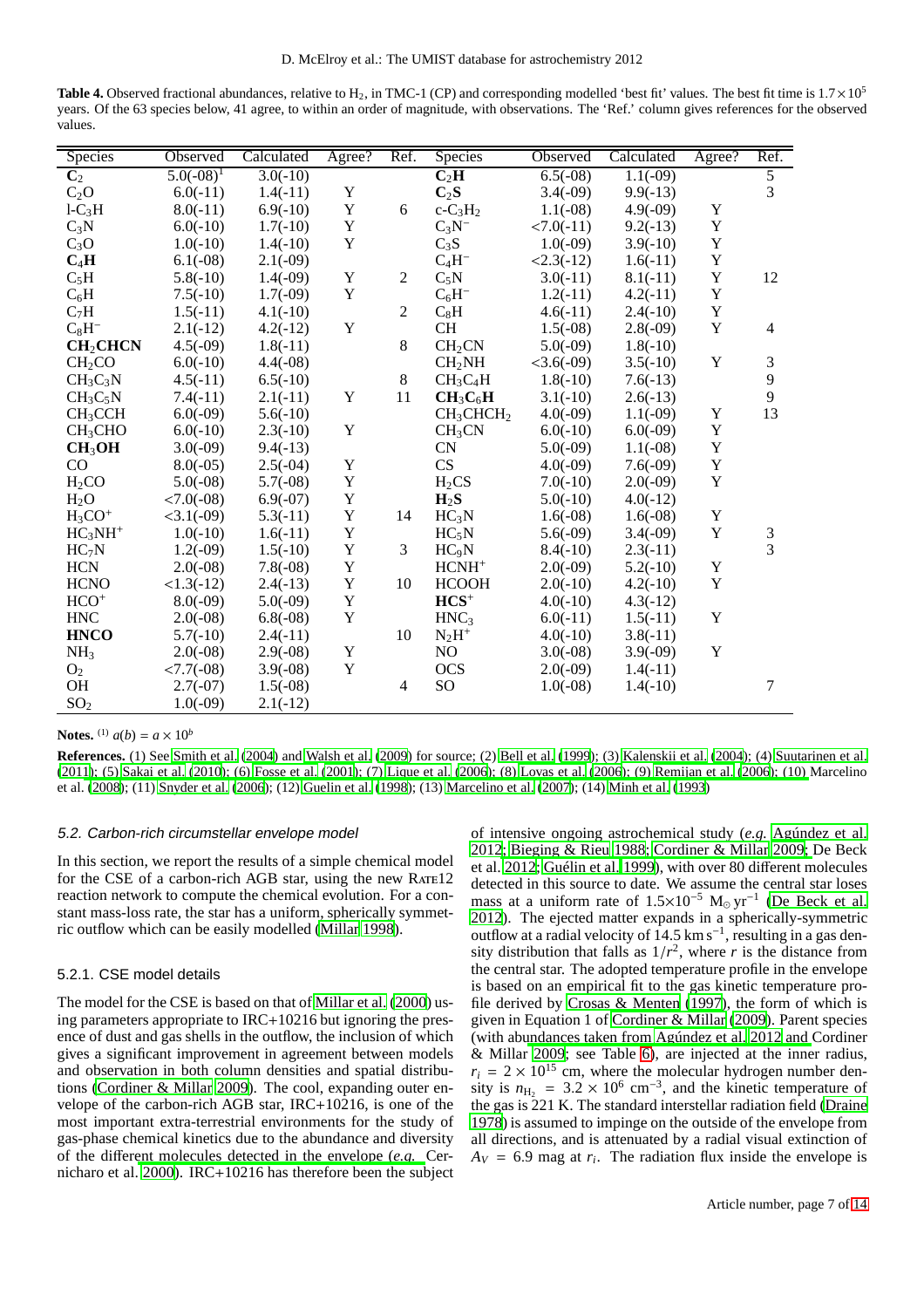| <b>Species</b>                    | Observed     | RATE <sub>12</sub>    | Agree? | <b>KIDA</b>           | Agree? |
|-----------------------------------|--------------|-----------------------|--------|-----------------------|--------|
| $C_3O$                            | $1.0(-10)$   | $1.\overline{4(-10)}$ | Y      | $6.\overline{8(-09)}$ |        |
| CH <sub>3</sub> CHCH <sub>2</sub> | $4.0(-09)$   | $1.1(-09)$            | Y      | $0.0(+00)$            |        |
| <b>HCOOH</b>                      | $2.0(-10)$   | $4.2(-10)$            | Y      | $8.0(-09)$            |        |
| $HC_3NH+$                         | $1.0(-10)$   | $1.6(-11)$            | Y      | $1.3(-09)$            |        |
| CH <sub>3</sub> CHO               | $6.0(-10)$   | $2.3(-10)$            | Y      | $3.5(-12)$            |        |
| $H_2O$                            | $< 7.0(-08)$ | $6.9(-07)$            | Y      | $4.1(-06)$            |        |
| HNC <sub>3</sub>                  | $6.0(-11)$   | $1.5(-11)$            | Y      | $8.9(-10)$            |        |
| $C_3H$                            | $8.0(-11)$   | $6.9(-10)$            | Y      | $5.8(-09)$            |        |
| $C_2O$                            | $6.0(-11)$   | $1.4(-11)$            | Y      | $5.8(-13)$            |        |
| $CH_3C_4H$                        | $1.8(-10)$   | $7.6(-13)$            |        | $1.1(-10)$            | Y      |
| CH <sub>3</sub> C <sub>3</sub> N  | $4.5(-11)$   | $6.5(-10)$            |        | $2.2(-10)$            | Y      |
| $C_2S$                            | $3.4(-09)$   | $9.9(-13)$            |        | $3.0(-09)$            | Y      |
| $N_2H^+$                          | $4.0(-10)$   | $3.8(-11)$            |        | $5.9(-11)$            | Y      |
| CH <sub>2</sub> CN                | $5.0(-09)$   | $1.8(-10)$            |        | $1.7(-09)$            | Y      |
| C <sub>7</sub> H                  | $1.5(-11)$   | $4.1(-10)$            |        | $9.6(-11)$            | Y      |

<span id="page-7-0"></span>Table 5. A list of species whose observed abundances are matched by only one of RATE12 or kida.uva.2011. The abundances shown are those seen the 'best-fit' time of each reaction network. These are  $1.7 \times 10^5$  years for RATE12 and  $2.5 \times 10^5$  years for kida.uva.2011.

**Notes.** <sup>(1)</sup>  $a(b) = a \times 10^b$ 

calculated assuming purely absorbing grains. Extinction of the incident radiation is derived using the [Bohlin et al.](#page-9-14) [\(1978\)](#page-9-14) standard interstellar gas-to-dust ratio and the extinction curve tabulated by [Savage & Mathis \(1979](#page-11-30)). Photodissociation of CO is assumed to occur through absorption of 100 nm photons, using a single[-band approximation to account for self-shielding \(](#page-11-31)Morris & Jura [1983](#page-11-31)).

The chemical kinetic equations are solved as a function of radius as material traverses the CSE, until it reaches the final radius,  $r_f = 7 \times 10^{17}$  cm, at which point the density has decreased to  $n_{\text{H}_2} = 26 \text{ cm}^{-3}$ , the radial extinction is  $A_V = 0.02 \text{ mag}$  and the majority of molecules (apart from self-shielded  $H_2$ ) are dissociated.

**Table 6.** Initial abundances of parent species relative to  $H_2$ 

<span id="page-7-1"></span>

| Species         | Abundance | Species          | Abundance <sup>1</sup> |
|-----------------|-----------|------------------|------------------------|
| He              | $1.0(-1)$ | CH <sub>4</sub>  | $3.5(-6)$              |
| NH <sub>3</sub> | $2.0(-6)$ | H <sub>2</sub> O | $1.0(-7)$              |
| HF              | $8.0(-9)$ | Mg               | $1.0(-5)$              |
| $C_2H_2$        | $8.0(-5)$ | <b>HCN</b>       | $2.0(-5)$              |
| N <sub>2</sub>  | $2.0(-4)$ | $C_2H_4$         | $2.0(-8)$              |
| CO.             | $6.0(-4)$ | SiH <sub>4</sub> | $2.2(-7)$              |
| $H_2S$          | $4.0(-9)$ | HCl              | $1.0(-7)$              |
| <b>CS</b>       | $7.0(-7)$ | <b>HCP</b>       | $2.5(-8)$              |
| SiO             | $1.8(-7)$ | SiC <sub>2</sub> | $2.0(-7)$              |
| SiS             | $1.3(-6)$ |                  |                        |

**Notes.** (1)  $a(b) = a \times 10^b$ 

# 5.2.2. CSE model results

In Table [7](#page-10-22) we list calculated and observed column densities for those species detected in IRC+10216. We obtain a match between observed and calculated column densities (to within an order of magnitude, as denoted by the 'Agree' column) for 31 out of 46 of those species. In general, agreement is very good for the hydrocarbons, nitriles and anions, but is poor for  $CH<sub>3</sub>CCH$ and for the phosphorus-bearing species, which indicates that our understanding of the chemistry of these species in carbon-rich CSEs is not yet complete.

Compared with the previous models for large molecules in IRC+10216 by [Millar et al. \(2000](#page-11-29)) (MHB00) and Cordiner & Millar [\(2009\)](#page-10-17) (CM09), the new RATE<sub>12</sub> chemical network results in significantly better agreement between calculated and observed column densities of the larger cyanopolyynes  $(HC_{2n+1}N;$  $n = 2, 3, 4$ . The physical model and initial conditions for the CSE in the present model are more similar to those of CM09 than MHB00, so comparison with the results of CM09 is more relevant. Whereas, the calculated column densities for  $HC_5N$ ,  $HC_7N$  and  $HC_9N$  from CM09 were about an order-of-magnitude too large, we find that using the RATE12 model the column densities of these species are accurately reproduced, within about a factor of two. The marked differences between the cyanopolyyne abundances calculated by the two chemical networks are shown in Fig. [2](#page-8-0) (top left panel), where the dotted lines show the results of the CM09 network and the solid lines are using Rate12 (in this figure, the same physical model and initial conditions are used for both networks). Using the CM09 network, the cyanopolyyne abundances peak closer to the star and reach higher peak values. This is because CM09/MHB00 include the following class of neutral-neutral reactions (for  $n = 1 - 11$ ) that are absent from RATE<sup>12</sup> (except for the case of  $n = 1$ , which is included and has an energy barrier of 770 K),

$$
C_{2n}H + HCN \longrightarrow HC_{2n+1}N + H.
$$
 (8)

These reactions dominate the synthesis of cyanopolyynes in MHB00 and CM09 whereas in the RATE12 model, they are produced mainly from the reaction of CN with (poly-)acetylenes,

<span id="page-7-2"></span>
$$
HC_{2n}H + CN \longrightarrow HC_{2n+1}N + H.
$$
\n(9)

For clarity,  $HC_3N$  is not shown in Fig. [2](#page-8-0) as it exhibits the opposite behaviour to the larger cyanopolyynes; its production rate in both models is dominated by Reaction [9,](#page-7-2) whereas in CM09, a larger photodissociation rate for the molecule, as well as the inclusion of additional destruction reactions with polyynes, leads to a reduction in the overall  $HC_3N$  abundance.

Other species with improved matches, when compared with previous models, include  $C_3N$  and  $C_3O$ , which are greater by factors of 20 and 200, respectively, using the new network. This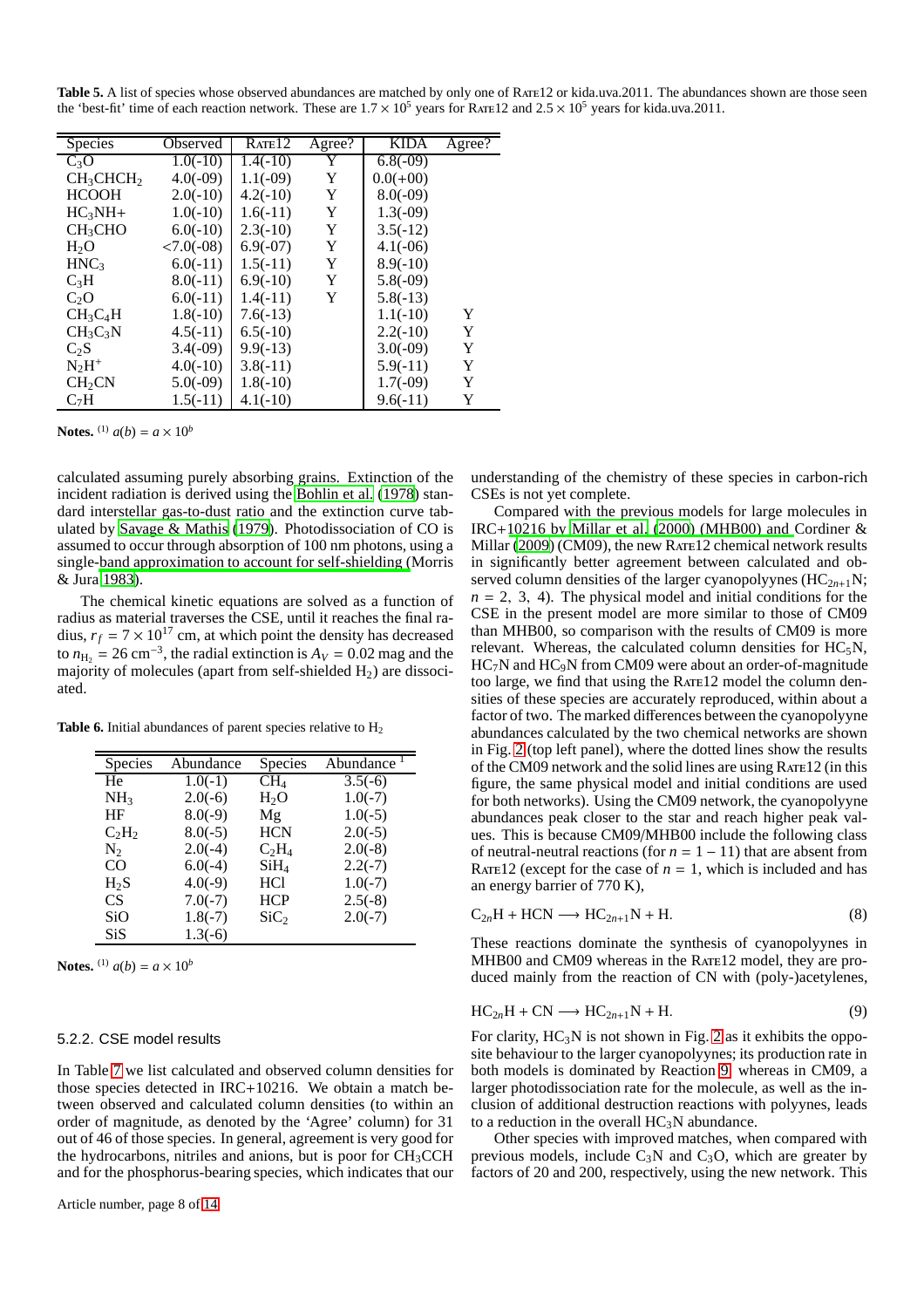

<span id="page-8-0"></span>**Fig. 2.** Top left: A plot of the fractional abundances, relative to H<sub>2</sub>, of cyanopolyynes as a function of envelope radius using the RATE12 model (solid lines) compared with the results from CM09 (dotted lines). Top right: A plot of fractional abundances of polyynes as a function of envelope radius for the Rate12 model including anion chemistry (solid lines) and excluding anion chemistry (dashed lines). Bottom left: A plot of fractional abundances of polyyne anions as a function of envelope radius. Bottom right: A comparison of the fractional abundances of various cations and electrons, including anion chemistry (solid lines) and excluding anion chemistry (dashed lines). The C<sub>6</sub>H<sup>-</sup> fractional abundance for the 'anions included' model is shown, for reference, with a dot-dashed line.

brings these into better agreement with observations (see Ta-ble [7\)](#page-10-22). In CM09 and MHB00,  $C_3N$  was produced primarily from  $HC_3N$  photolysis, whereas in RATE12 the following reaction dominates its synthesis,

$$
C_2 + HCN \longrightarrow C_3N + H. \tag{10}
$$

The carbon-chain oxide,  $C_3O$ , is assumed to originate via the recombination of  $H_3C_3O^+$  and  $H_2C_3O^+$  in RATE12 and CM09. However, the production of  $H_3C_3O^+$  is much more rapid in RATE<sup>12</sup> due to the inclusion of the radiative association reaction,

$$
C_2H_3^+ + CO \longrightarrow H_3C_3O^+ + h\nu,
$$
\n(11)

which is absent from CM09. The resulting enhanced  $H_3C_3O^+$ abundance then leads to a substantially increased  $C_3O$  yield.

The sulphuretted carbon chain,  $C_4S$ , is another species for which the calculated abundance has changed significantly from CM09. The abundance is an order of magnitude less when using the new chemistry. In the CM09 model,  $C<sub>4</sub>S$  was synthesised mainly via the sulphur exchange reaction,

$$
C_4H + S \longrightarrow C_4S + H,\tag{12}
$$

for which the analogous reaction involving  $C_2H$  was measured in the laboratory by [Smith et al.](#page-11-19) [\(2004\)](#page-11-19). The unmeasured  $C_4H$  $+ S$  reaction is not included in RATE12, and the primary  $C_4S$ production mechanism is via the dissociative recombination of  $\rm \dot{H} C_4 S^+.$ 

## 5.3. Impact of anions on the CSE chemistry

Polyyne anions have been included in models of circumstellar envelopes since the work of [Millar et al. \(2000](#page-11-29)). Produced predominantly by radiative electron attachment to neutral polyynes, the polyyne anions become abundant inside the main molecular shell at a radius,  $r \sim 10^{16} - 10^{17}$  cm (see Fig. [2,](#page-8-0) bottom left panel).  $C_6H^-$  is the most abundant anion in the CSE as a result of the large  $C_6H$  abundance and its large electron attachment rate (the bare carbon chain anion,  $C_7^-$ , also reaches a similar abundance).

The presence of polyyne anions boosts the abundances of neutral polyynes towards larger radii ( $\sim 10^{17}$  cm), as shown by the solid lines in Fig. [2](#page-8-0) (top right panel). The main source of polyynes at these radii is from photodetachment of their respective anions (as studied in the laboratory by [Best et al. 2011\)](#page-9-15),

$$
C_nH^- + hv \longrightarrow C_nH + e^-. \tag{13}
$$

The presence of free electrons can thus have a shielding effect on the polyynes because in the presence of UV radiation, anions tend to undergo electron detachment rather than photodissociation.

In molecular clouds, polyyne anions can have significant effects on the carbon-chain chemistry as a result of their high reactivity [\(Cordiner & Charnley 2012](#page-10-23); [Walsh et al. 2009\)](#page-12-1). In contrast, the presence of anions in a carbon-rich circumstellar en-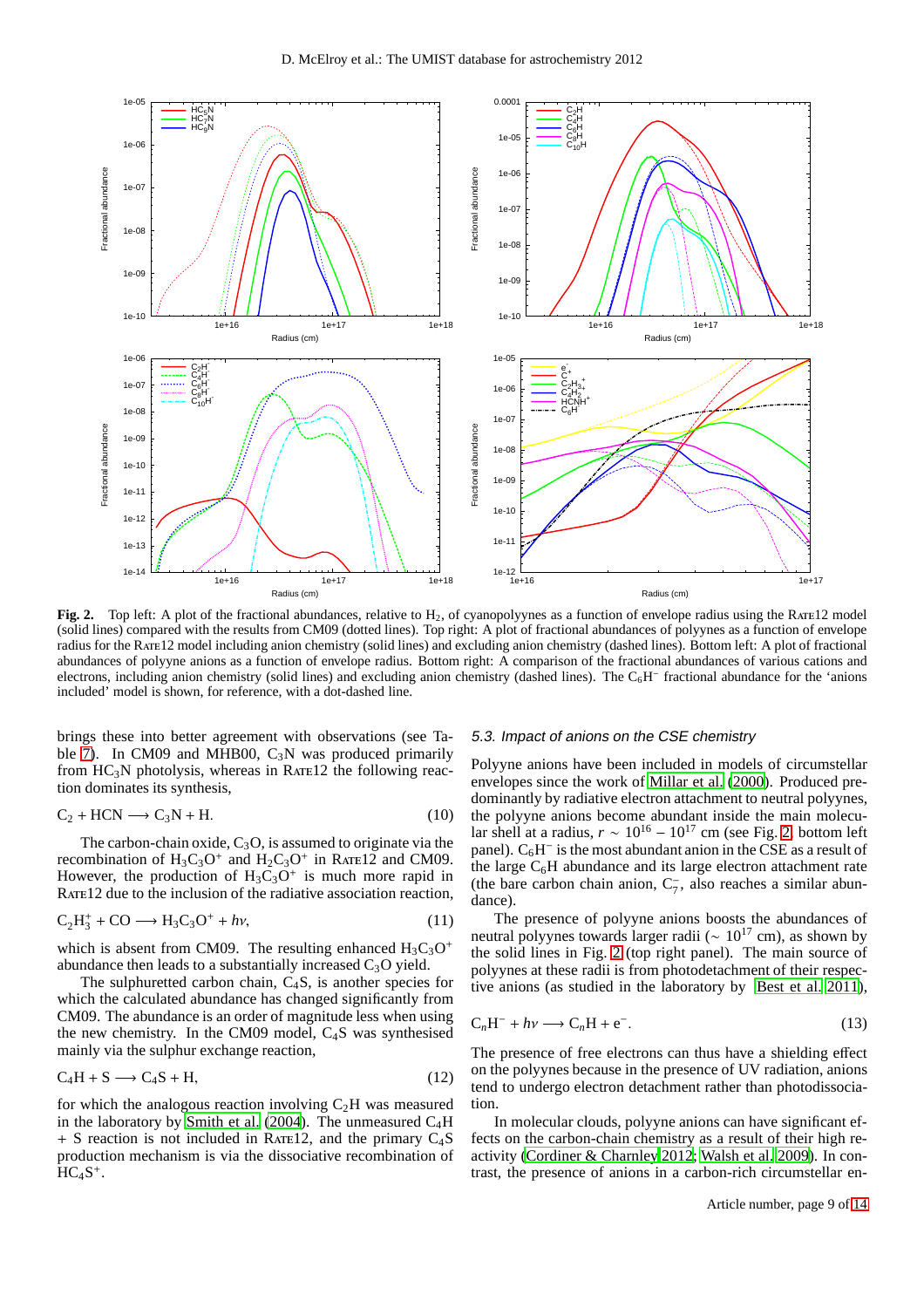velope has a greater impact on the chemistry as a result of their effect on the ionisation balance. Anions affect the ionisation balance because they can remove a significant fraction of free electrons from the gas. For  $r \approx 3 \times 10^{16} - 1 \times 10^{17}$  cm, the presence of anions reduces the free electron number density by over an order of magnitude. A reduction in the electron number density leads to reduced recombination rates, and consequently more cations build up in the CSE (as shown by comparison of the solid and dashed lines for a selection of the more abundant cations in the lower-right panel of Fig. [2\)](#page-8-0). Within the main molecular shell, the majority of cations exhibit increased abundances, enhanced by factors ∼ 10−1000. For atomic cations, however, the opposite effect occurs because mutual neutralisation is more rapid than radiative recombination, such that, when the abundance of anions becomes sufficiently large, the abundance of atomic cations fall. This is illustrated for the case of  $C^+$  in Fig. [2](#page-8-0) (lower-right panel). The abundance of  $C_6H^-$  is also shown for reference; it exceeds the free electron abundance by about a factor of 4 at radial distances  $(3-4) \times 10^{16}$  cm, at which point it is the dominant charge carrier in the envelope.

The increased abundances of cations have knock-on effects on the chemistry, for example, in the abundances of their respective recombination products. The  $C_2H_3^+$  and  $C_2H_4^+$  cations recombine to  $C<sub>2</sub>H$  (plus products), so their elevated abundances give rise to the enhancement in C<sub>2</sub>H seen at around (1 – 3)  $\times$  $10^{17}$  cm in Fig. [2](#page-8-0) (top-right panel). Other examples include  $C_2H_3$ (produced from recombination of  $C_2H_4^+$ ), which then reacts with N atoms to produce a corresponding enhancement in the  $CH<sub>2</sub>CN$ abundance.

Associative detachment reactions of polyyne anions with H atoms boost the abundances of the polyacetylenes  $(HC<sub>n</sub>H)$  due to the reaction,

$$
C_nH^- + H \longrightarrow HC_nH + e^-.
$$
 (14)

However, these reactions are only efficient in the outer envelope where the H-atom abundance becomes sufficiently large. In the outer envelope the density is relatively low, so the resulting contributions to the total polyacetylene column densities are small.

#### **6. Summary**

In this paper, we have presented the new release of the UMIST database for Astrochemistry, RATE12, describing, in detail, the updates and new additions made. We have presented results from a dark cloud model and a circumstellar envelope model using the Rate12 network and shown that these models give resonable agreement with observations, even in the absence of grainsurface chemistry.

These codes, along with sample output files and instructions on their usage, are available for download from our website, [www.udfa.net.](http://www.udfa.net) Also available for download, are the RATE12 reaction network and files listing surface binding energies of species, a state-specific deuterated reaction network, a singlydeuterated version of Rate12 and a list of the important deuterium exchange reactions, so that users can construct their own deuterated networks.

We have updated the search facility on the website, which now displays all available information pertaining to a particular reaction or species. The website includes considerably more information than previously, including plots of molecule abundances in each model. Users can explore the effect that changing each rate coefficient has on the overall results of each model.

*Acknowledgements.* We are grateful to E. van Dishoeck, E. Vigren, M. Röllig and R. Garrod for sending data and giving advice. We would also like to thank the referee for providing useful comments which helped improve the paper.

Research in molecular astrophysics at QUB, and in particular that of DMcE, is supported by a grant from the STFC. VAMDC is funded under the 'Combination of Collaborative Projects and Coordination and Support Actions' Funding Scheme of The Seventh Framework Program. Call topic: INFRA-2008-1.2.2 Scientific Data Infrastructure. Grant Agreement number: 239108.

#### **References**

- <span id="page-9-22"></span>Adams, N. & Smith, D. 1977, Chem. Phys. Lett., 47, 383
- <span id="page-9-24"></span>Adams, N. G., Smith, D., & Millar, T. J. 1984, MNRAS, 211, 857
- <span id="page-9-23"></span>Adams, N. G., Smith, D., & Paulson, J. F. 1980, J. Chem. Phys., 72, 288
- <span id="page-9-25"></span>Adusei, G. Y. & Fontijn, A. 1994, Symposium (International) on Combustion, 25, 801
- <span id="page-9-17"></span>Agúndez, M., Cernicharo, J., Guélin, M., et al. 2010, A&A, 517, L2
- <span id="page-9-12"></span>Agúndez, M., Fonfría, J. P., Cernicharo, J., et al. 2012, A&A, 543, A48
- <span id="page-9-18"></span>Agúndez, M., Fonfría, J. P., Cernicharo, J., Pardo, J. R., & Guélin, M. 2008, A&A, 479, 493
- <span id="page-9-5"></span>Albertsson, T., Semenov, D. A., & Henning, T. 2011, arXiv:1110.2644
- <span id="page-9-8"></span>Allen, M. & Robinson, G. W. 1977, ApJ, 212, 396
- <span id="page-9-27"></span>Andreazza, C. M. & Singh, P. D. 1997, MNRAS, 287, 287
- <span id="page-9-26"></span>Andreazza, C. M., Singh, P. D., & Sanzovo, G. C. 1995, ApJ, 451, 889
- <span id="page-9-29"></span>Anicich, V., Aeronautics, U. S. N., Administration, S., & (U.S.), J. P. L. 2003a, An Index of the Literature for Bimolecular Gas Phase Cation-Molecule Reaction Kinetics, JPL Publication (Jet Propulsion Laboratory, National Aeronautics and Space Administration)
- <span id="page-9-33"></span>Anicich, V. G. 1993, J. Phys. Chem. Ref. Data, 22, 1469
- <span id="page-9-31"></span>Anicich, V. G., Blake, G. A., Kim, J. K., McEwan, M. J., & Huntress, W. T. 1984, J. Phys. Chem., 88, 4608
- <span id="page-9-30"></span>Anicich, V. G., Laudenslager, J. B., Huntress, W. T., & Futrell, J. H. 1977, J. Chem. Phys., 67, 4340
- <span id="page-9-32"></span>Anicich, V. G., Sen, A. D., Huntress, W. T., & McEwan, M. J. 1990, J. Chem. Phys., 93, 7163
- <span id="page-9-28"></span>Anicich, V. G., Wilson, P., & McEwan, M. J. 2003b, Journal of the American Society for Mass Spectrometry, 14, 900
- <span id="page-9-20"></span>Apponi, A. J., McCarthy, M. C., Gottlieb, C. A., & Thaddeus, P. 1999, ApJ, 516, L103
- <span id="page-9-16"></span>Bakker, E. J., van Dishoeck, E. F., Waters, L. B. F. M., & Schoenmaker, T. 1997, A&A, 323, 469
- <span id="page-9-34"></span>Barckholtz, C., Snow, T. P., & Bierbaum, V. M. 2001, ApJ, 547, L171
- <span id="page-9-36"></span>Barlow, S. & Dunn, G. 1987, Int. J. Mass Spectrom. Ion Proc., 80, 227
- <span id="page-9-35"></span>Barlow, S. G. 1984, PhD thesis, University of Colorado
- <span id="page-9-10"></span>Baulch, D. L. 2005, J. Phys. Chem. Ref. Data, 34, 757
- <span id="page-9-9"></span>Baulch, D. L., Cobos, C. J., Cox, R. A., et al. 1992, J. Phys. Chem. Ref. Data, 21, 411
- <span id="page-9-19"></span>Bell, M. B., Avery, L. W., & Feldman, P. A. 1993, ApJ, 417, L37
- <span id="page-9-11"></span>Bell, M. B., Feldman, P. A., Watson, J. K. G., et al. 1999, ApJ, 518, 740
- <span id="page-9-1"></span>Berteloite, C., Le Picard, S. D., Balucani, N., Canosa, A., & Sims, I. R. 2010, Phys. Chem. Chem. Phys., 12, 3666
- <span id="page-9-15"></span>Best, T., Otto, R., Trippel, S., et al. 2011, ApJ, 742, 63
- <span id="page-9-37"></span>Bettens, R. P. A., Hansen, T. A., & Collins, M. A. 1999, J. Chem. Phys., 111, 6322
- <span id="page-9-13"></span>Bieging, J. H. & Rieu, N.-Q. 1988, ApJ, 329, L107
- <span id="page-9-6"></span>Biham, O., Furman, I., Pirronello, V., & Vidali, G. 2001, ApJ, 553, 595
- <span id="page-9-38"></span>Black, J. H. 1975, PhD thesis, Harvard University
- <span id="page-9-39"></span>Blake, G. A., Anicich, V. G., & Huntress, W. T., J. 1986, ApJ, 300, 415
- 
- <span id="page-9-40"></span>Bocherel, P., Herbert, L. B., Rowe, B. R., et al. 1996, J. Phys. Chem., 100, 3063
- <span id="page-9-14"></span>Bohlin, R. C., Savage, B. D., & Drake, J. F. 1978, ApJ, 224, 132
- <span id="page-9-41"></span>Bohme, D., Rakshit, A., & Schiff, H. 1982, Chem. Phys. Lett., 93, 592
- <span id="page-9-42"></span>Brown, W. A. & Bolina, A. S. 2007, MNRAS, 374, 1006
- <span id="page-9-43"></span>Bruhns, H., Kreckel, H., Miller, K., Urbain, X., & Savin, D. 2010, Phys. Rev. A, 82
- <span id="page-9-44"></span>Brunetti, B. & Liuti, G. 1975, Zeitschrift für Physikalische Chemie, 94, 19
- <span id="page-9-4"></span>Brünken, S., Belloche, A., Martín, S., Verheyen, L., & Menten, K. M. 2010,
- A&A, 516, A109
- <span id="page-9-0"></span>Brünken, S., Gupta, H., Gottlieb, C. A., McCarthy, M. C., & Thaddeus, P. 2007, ApJ, 664, L43
- <span id="page-9-2"></span>Canosa, A., Páramo, A., Le Picard, S. D., & Sims, I. R. 2007, Icarus, 187, 558
- <span id="page-9-45"></span>Canosa, A., Sims, I. R., Travers, D., Smith, I. W. M., & Rowe, B. R. 1997, A&A, 323, 644
- <span id="page-9-3"></span>Carty, D., Le Page, V., Sims, I. R., & Smith, I. W. 2001, Chem. Phys. Lett., 344, 310
- <span id="page-9-7"></span>Caselli, P., Hasegawa, T. I., & Herbst, E. 1998, ApJ, 495, 309
- <span id="page-9-46"></span>Cazaux, S. & Tielens, A. G. G. M. 2002, ApJ, 575, L29
- <span id="page-9-21"></span>Cernicharo, J., Gottlieb, C. A., Guelin, M., et al. 1991, ApJ, 368, L39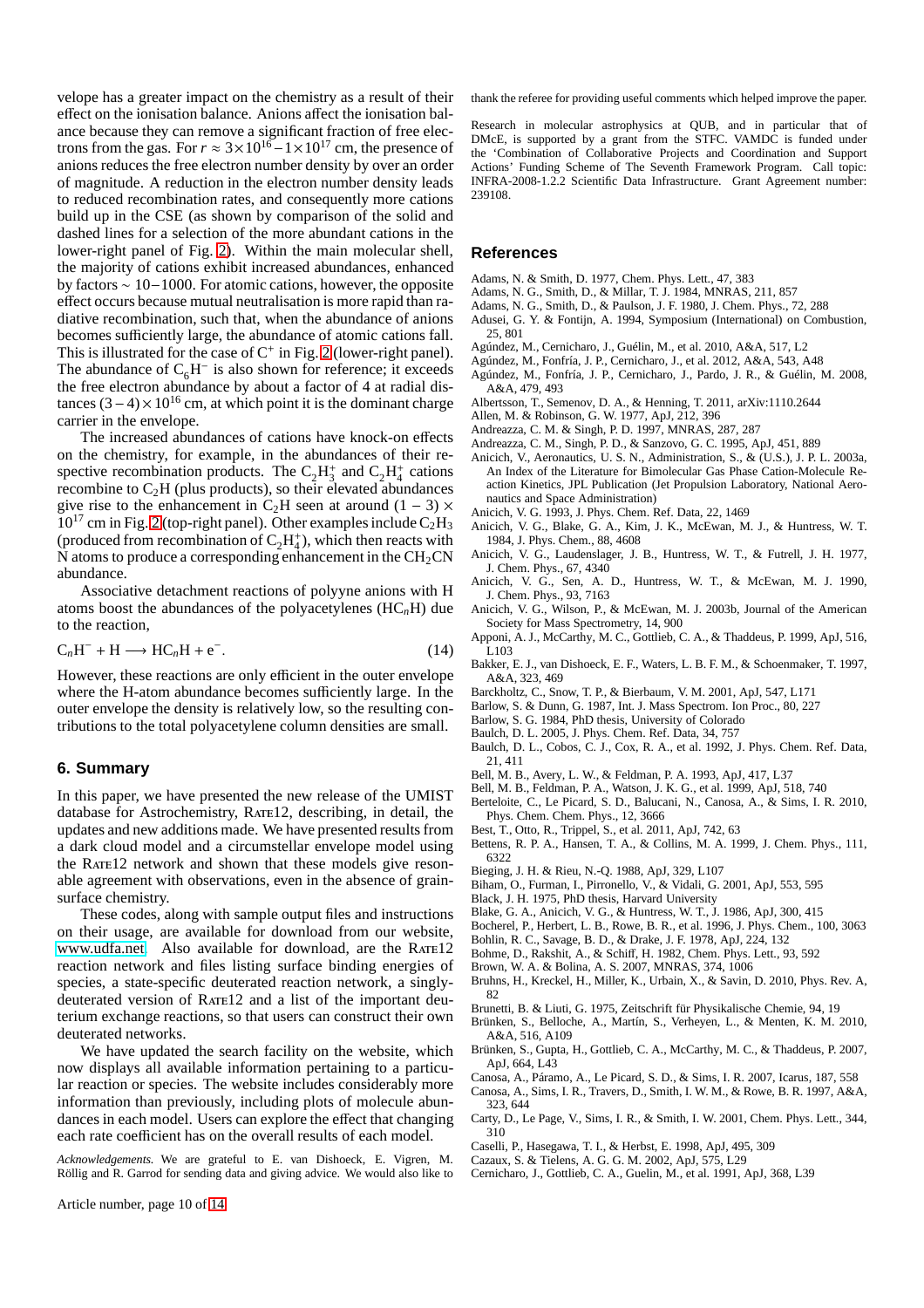Table 7. Calculated and observed column densities (cm<sup>−2</sup>) for a carbon-rich CSE. Of the 46 species below, 31 agree, to within an order of magnitude, with observations. The 'Ref.' column gives references for the observed values.

<span id="page-10-22"></span>

| Species                            | Calculated  | Observed   | Agree? | Ref. | Species                            | Calculated | Observed   | Agree? | Ref.           |
|------------------------------------|-------------|------------|--------|------|------------------------------------|------------|------------|--------|----------------|
| $\mathcal{C}$                      | $1.9(16)^1$ | 1.1(16)    | Y      |      | $C_2$                              | 4.2(15)    | 7.9(14)    | Y      | $\overline{2}$ |
| $C_2H$                             | 9.7(15)     | $3-5(15)$  | Y      |      | <b>CN</b>                          | 4.1(15)    | 1.1(15)    | Y      | $\overline{2}$ |
| $CN^{-}$                           | 7.0(11)     | 5(12)      | Y      | 3    | $HCO+$                             | 1.2(12)    | $3-4(12)$  | Y      | 1,23           |
| CH <sub>2</sub> NH                 | 2.3(11)     | 9(12)      |        | 21   | $C_3$                              | 1.8(14)    | 1(15)      | Y      | 1              |
| $C_3H$                             | 1.4(14)     | $3-7(13)$  | Y      | 1,4  | $l$ -C <sub>3</sub> H <sub>2</sub> | 1.1(13)    | 3(12)      | Y      | 24             |
| $c$ -C <sub>3</sub> H <sub>2</sub> | 5.8(13)     | 2(13)      | Y      | 1    | CH <sub>2</sub> CN                 | 4.1(12)    | 8.4(12)    | Y      | 5              |
| CH <sub>3</sub> CCH                | 4.9(11)     | 1.6(13)    |        | 5    | CH <sub>3</sub> CN                 | 5.4(12)    | $6-30(12)$ | Y      | 1,5            |
| $C_4H$                             | 6.5(14)     | $2-9(15)$  | Y      |      | $C_4H^-$                           | 1.3(13)    | 7(11)      |        | 6              |
| $C_3N$                             | 5.1(14)     | $2-4(14)$  | Y      | 1    | $C_3N^-$                           | 1.0(12)    | 2(12)      | Y      | 8              |
| HC <sub>3</sub> N                  | 4.8(14)     | $1-2(15)$  | Y      |      | CH <sub>2</sub> CHCN               | 3.6(10)    | 5(12)      |        | 5              |
| $C_2S$                             | 1.4(13)     | $9-15(13)$ | Y      | 9,10 | $C_5$                              | 1.5(14)    | 1(14)      | Y      |                |
| $C_5H$                             | 4.0(13)     | $2-50(13)$ | Y      | 1    | $C_3S$                             | 1.3(13)    | $6-11(13)$ | Y      | 9,10           |
| $C_6H$                             | 5.7(14)     | 7(13)      | Y      | 5    | $C_6H^-$                           | 8.3(13)    | 4(12)      |        | 5              |
| $C_5N$                             | 3.5(13)     | $3-6(12)$  | Y      | 1,4  | $C_5N^-$                           | 7.8(12)    | 3(12)      | Y      |                |
| $HC_5N$                            | 1.4(14)     | $2-3(14)$  | Y      | 1    | C <sub>7</sub> H                   | 7.3(13)    | $1-2(12)$  |        | 1,4            |
| $C_8H$                             | 1.2(14)     | 5(12)      |        |      | $C_8H^-$                           | 2.9(12)    | 2(12)      | Y      | 11             |
| $HC_7N$                            | 4.7(13)     | 1(14)      | Y      | 1    | $HC_9N$                            | 1.3(13)    | 3(13)      | Y      | 1              |
| CP                                 | 2.1(12)     | 1(14)      |        | 12   | PN                                 | 5.5(09)    | 1(13)      |        | 12             |
| $C_2P$                             | 8.0(09)     | 1(12)      |        | 13   | SiC                                | 9.8(12)    | 6(13)      | Y      | 14             |
| SiC <sub>2</sub>                   | 1.3(15)     | 2(14)      | Y      | 15   | SiC <sub>3</sub>                   | 1.6(12)    | 4(12)      | Y      | 16             |
| SiC <sub>4</sub>                   | 6.8(10)     | 7(12)      |        | 17   | SiN                                | 2.4(12)    | 4(13)      |        | 18             |
| SiNC                               | 1.2(09)     | 2(12)      |        | 19   | $C_3O$                             | 6.0(11)    | 1(12)      | Y      | 20             |
| $H_2CS$                            | 3.5(11)     | 1(13)      |        | 5    | $H_2CO$                            | 1.5(11)    | 5(12)      |        | 22             |

**Notes.** (1)  $a(b) = a \times 10^b$ 

**References.** (1) see references in Table 5 of [Millar et al. \(2000\)](#page-11-29); (2) [Bakker et al. \(1997\)](#page-9-16); (3) [Agúndez et al. \(2010\)](#page-9-17); (4) [Cernicharo et](#page-10-18) al. [\(2000\)](#page-10-18); (5) [Agúndez et al. \(2008\)](#page-9-18); (6) [Cernicharo et al. \(2007](#page-10-24)); (7) [Cernicharo et al. \(2008\)](#page-10-25) ; (8) [Thaddeus et al. \(2008](#page-12-14)); (9) [Cernicharo et al. \(1987\)](#page-10-26); (10) [Bell et al. \(1993](#page-9-19)[\); \(11\)](#page-12-15) [Remijan et al. \(2007](#page-11-4)[\); \(12\)](#page-12-15) [Milam et al.](#page-11-32)[\(2008\)](#page-11-32)[; \(13\)](#page-12-15) [Halfen et al.](#page-10-27)[\(2008\)](#page-10-27)[; \(14\)](#page-12-15) [Cernicharo et al. \(1989](#page-10-28)[\); \(15\)](#page-12-15) Thaddeus et al. [\(1984](#page-12-15)); (16) [Apponi et al.](#page-9-20) [\(1999](#page-9-20)); (17) [Ohishi et al. \(1989\)](#page-11-33); (18) [Turner \(1992\)](#page-12-16); (19) [Guélin et al.](#page-10-29) [\(2004](#page-10-29)); (20) [Tenenbaum et al. \(2006\)](#page-12-17); (21) [Tenenbaum et al. \(2010](#page-12-18)); (22) [Ford et al. \(2004\)](#page-10-30); (23) [Pulliam et al.](#page-11-34) [\(2011](#page-11-34)); (24) [Cernicharo et al. \(1991\)](#page-9-21).

- <span id="page-10-28"></span>Cernicharo, J., Gottlieb, C. A., Guelin, M., Thaddeus, P., & Vrtilek, J. M. 1989, ApJ, 341, L25
- <span id="page-10-24"></span>Cernicharo, J., Guélin, M., Agúndez, M., et al. 2007, A&A, 467, L37
- <span id="page-10-25"></span>Cernicharo, J., Guélin, M., Agúndez, M., McCarthy, M. C., & Thaddeus, P. 2008, ApJ, 688, L83
- <span id="page-10-18"></span>Cernicharo, J., Guélin, M., & Kahane, C. 2000, A&AS, 142, 181
- <span id="page-10-26"></span>Cernicharo, J., Kahane, C., Guelin, M., & Hein, H. 1987, A&A, 181, L9
- <span id="page-10-6"></span>Charnley, S. B. 1998, ApJ, 509, L121
- <span id="page-10-32"></span>Chastaing, D., James, P. L., Sims, I. R., & Smith, I. W. M. 1998, Faraday Discussions, 109, 165
- <span id="page-10-33"></span>Chastaing, D., James, P. L., Sims, I. R., & Smith, I. W. M. 1999, Phys. Chem. Chem. Phys., 1, 2247
- <span id="page-10-31"></span>Chastaing, D., Le Picard, S. D., & Sims, I. R. 2000, J. Chem. Phys., 112, 8466
- <span id="page-10-34"></span>Cohen, N. & Westberg, K. R. 1991, J. Phys. Chem. Ref. Data, 20, 1211
- <span id="page-10-10"></span>Collings, M. P., Anderson, M. A., Chen, R., et al. 2004, MNRAS, 354, 1133
- <span id="page-10-23"></span>Cordiner, M. A. & Charnley, S. B. 2012, ApJ, 749, 120
- <span id="page-10-1"></span>Cordiner, M. A., Charnley, S. B., Buckle, J. V., Walsh, C., & Millar, T. J. 2011, ApJ, 730, L18
- <span id="page-10-17"></span>Cordiner, M. A. & Millar, T. J. 2009, ApJ, 697, 68
- <span id="page-10-21"></span>Crosas, M. & Menten, K. M. 1997, ApJ, 483, 913
- <span id="page-10-5"></span>Cuppen, H. M. & Herbst, E. 2005, MNRAS, 361, 565
- 
- <span id="page-10-35"></span>Dalgarno, A., Du, M. L., & You, J. H. 1990, ApJ, 349, 675
- <span id="page-10-36"></span>Danielsson, M., Hamberg, M., Zhaunerchyk, V., et al. 2008, Int. J. Mass Spectrom., 273, 111
- <span id="page-10-38"></span>Daugey, N., Caubet, P., Bergeat, A., Costes, M., & Hickson, K. M. 2008, Phys. Chem. Chem. Phys., 10, 729
- <span id="page-10-37"></span>Daugey, N., Caubet, P., Retail, B., et al. 2005, Phys. Chem. Chem. Phys., 7, 2921
- <span id="page-10-19"></span>De Beck, E., Lombaert, R., Agúndez, M., et al. 2012, A&A, 539, A108
- <span id="page-10-39"></span>Decker, B. K., Adams, N. G., & Babcock, L. M. 2000, Int. J. Mass Spectrom., 195-196, 185
- <span id="page-10-2"></span>Draine, B. T. 1978, ApJS, 36, 595
- <span id="page-10-40"></span>Drdla, K., Knapp, G. R., & van Dishoeck, E. F. 1989, ApJ, 345, 815
- <span id="page-10-4"></span>Dubernet, M. L., Boudon, V., Culhane, J. L., et al. 2010, J. Quant. Spec. Radiat. Transf., 111, 2151
- <span id="page-10-11"></span>Edridge, J. L. 2010, PhD thesis, UCL (University College London)
- <span id="page-10-41"></span>Eichelberger, B., Snow, T. P., Barckholtz, C., & Bierbaum, V. M. 2007, ApJ, 667, 1283
- <span id="page-10-42"></span>Elitzur, M. & de Jong, T. 1978, A&A, 67, 323
- <span id="page-10-43"></span>Ercolano, B. & Storey, P. J. 2006, MNRAS, 372, 1875
- <span id="page-10-44"></span>Ferguson, E. E. 1973, Atomic Data and Nuclear Data Tables, 12, 159
- <span id="page-10-45"></span>Field, D., Adams, N. G., & Smith, D. 1980, MNRAS, 192, 1
- <span id="page-10-3"></span>Flower, D. R., Pineau des Forêts, G., & Walmsley, C. M. 2004, A&A, 427, 887
- <span id="page-10-30"></span>Ford, K. E. S., Neufeld, D. A., Schilke, P., & Melnick, G. J. 2004, ApJ, 614, 990
- <span id="page-10-46"></span>Forte, L., Lien, M. H., Hopkinson, A. C., & Bohme, D. K. 1989, Canadian Journal of Chemistry, 67, 1576
- <span id="page-10-15"></span>Fosse, D., Cernicharo, J., Gerin, M., & Cox, P. 2001, ApJ, 552, 168
- <span id="page-10-47"></span>Freeman, C. G., Harland, P. W., & McEwan, M. J. 1979, MNRAS, 187, 441
- <span id="page-10-48"></span>Frost, M. J., Sharkey, P., & Smith, I. W. M. 1993, J. Phys. Chem., 97, 12254
- <span id="page-10-49"></span>Fukuzawa, K. & Osamura, Y. 1997, ApJ, 489, 113
- <span id="page-10-50"></span>Gannon, K. L., Glowacki, D. R., Blitz, M. A., et al. 2007, J. Phys. Chem. A, 111, 6679
- <span id="page-10-8"></span>Garrod, R. T. & Herbst, E. 2006, A&A, 457, 927
- <span id="page-10-12"></span>Garrod, R. T., Weaver, S. L. W., & Herbst, E. 2008, ApJ, 682, 283
- <span id="page-10-13"></span>Graedel, T. E., Langer, W. D., & Frerking, M. A. 1982, ApJS, 48, 321
- <span id="page-10-0"></span>Gredel, R., Lepp, S., Dalgarno, A., & Herbst, E. 1989, ApJ, 347, 289
- <span id="page-10-51"></span>Gu, X., Kaiser, R. I., Mebel, A. M., et al. 2009, ApJ, 701, 1797
- <span id="page-10-29"></span>Guélin, M., Muller, S., Cernicharo, J., McCarthy, M. C., & Thaddeus, P. 2004, A&A, 426, L49
- <span id="page-10-16"></span>Guelin, M., Neininger, N., & Cernicharo, J. 1998, A&A, 335, L1
- <span id="page-10-20"></span>Guélin, M., Neininger, N., Lucas, R., & Cernicharo, J. 1999, in The Physics and Chemistry of the Interstellar Medium, ed. V. Ossenkopf, J. Stutzki, & G. Winnewisser, p. 326
- <span id="page-10-27"></span>Halfen, D. T., Clouthier, D. J., & Ziurys, L. M. 2008, ApJ, 677, L101
- <span id="page-10-52"></span>Hamberg, M., Geppert, W. D., Thomas, R. D., et al. 2007, Molecular Physics, 105, 899
- <span id="page-10-14"></span>Hamberg, M., Österdahl, F., Thomas, R. D., et al. 2010, A&A, 514, A83
- <span id="page-10-53"></span>Harada, N. & Herbst, E. 2008, ApJ, 685, 272
- <span id="page-10-54"></span>Harrison, J., Whyte, A., & Phillips, L. 1986, Chem. Phys. Lett., 129, 346
	- Hasegawa, T. I. & Herbst, E. 1993, MNRAS, 261, 83
- <span id="page-10-9"></span><span id="page-10-7"></span>Hasegawa, T. I., Herbst, E., & Leukng, C. M. 1992, ApJS, 82, 167

Article number, page 11 of 14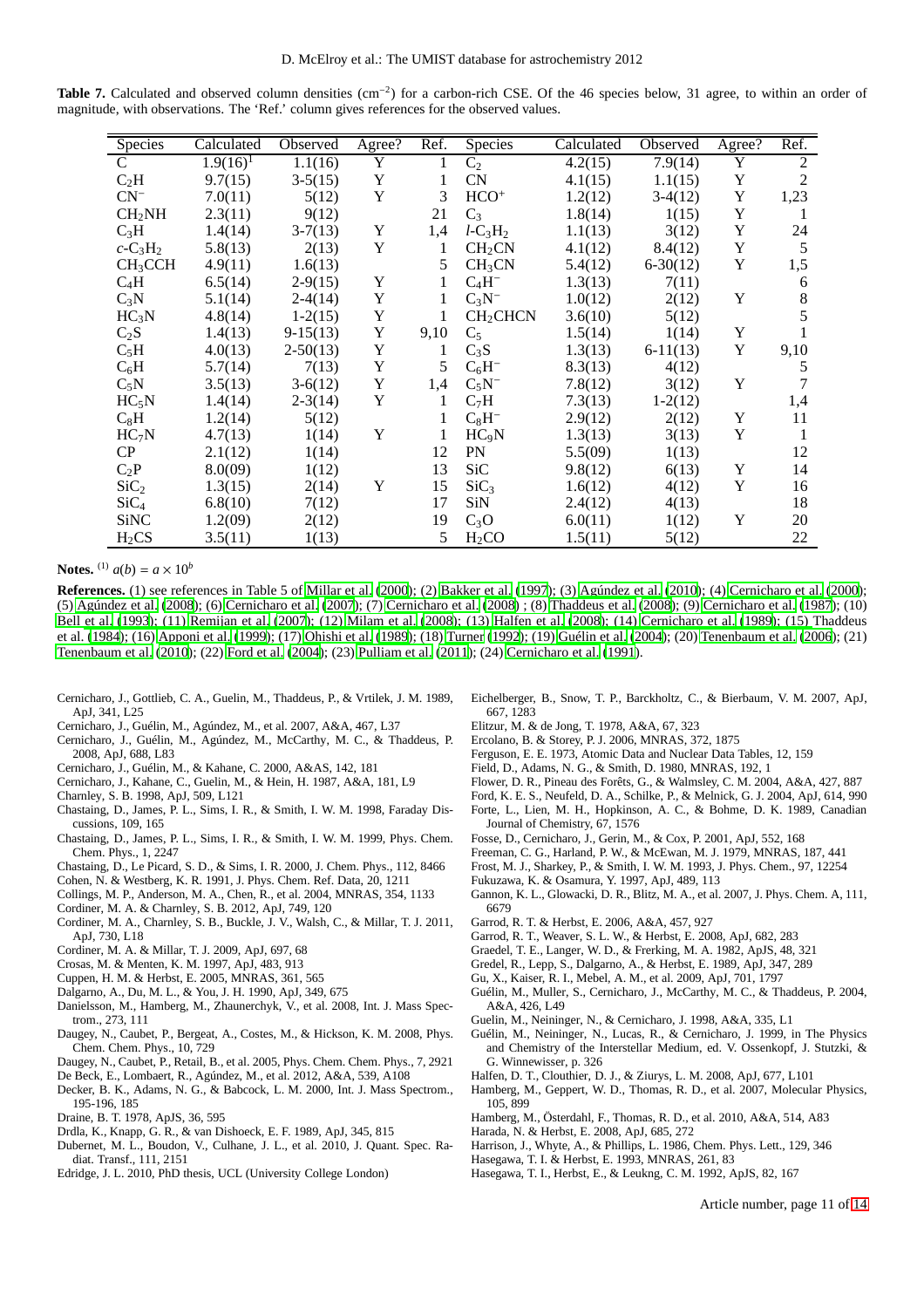- <span id="page-11-35"></span>Hawley, M., Mazely, T., Randeniya, L., et al. 1990, Int. J. Mass Spectrom. Ion Proc., 97, 55
- <span id="page-11-36"></span>Hemsworth, R., Payzant, J., Schiff, H., & Bohme, D. 1974, Chem. Phys. Lett., 26, 417
- <span id="page-11-37"></span>Herbst, E. 1983, ApJS, 53, 41
- <span id="page-11-39"></span>Herbst, E., Defrees, D. J., & Koch, W. 1989a, MNRAS, 237, 1057
- <span id="page-11-7"></span>Herbst, E. & Leung, C. M. 1986, ApJ, 310, 378
- <span id="page-11-40"></span>Herbst, E. & Leung, C. M. 1989, ApJS, 69, 271
- <span id="page-11-43"></span>Herbst, E. & Leung, C. M. 1990, A&A, 233, 177
- <span id="page-11-41"></span>Herbst, E., Millar, T. J., Wlodek, S., & Bohme, D. K. 1989b, A&A, 222, 205
- <span id="page-11-45"></span>Herbst, E. & Osamura, Y. 2008, ApJ, 679, 1670
- <span id="page-11-17"></span>Herbst, E., Roueff, E., & Talbi, D. 2010, Molecular Physics, 108, 2171
- <span id="page-11-38"></span>Herbst, E., Smith, D., & Adams, N. G. 1984, A&A, 138, L13
- <span id="page-11-42"></span>Herbst, E., Smith, D., Adams, N. G., & McIntosh, B. J. 1989, J. Chem. Soc., Faraday Trans. 2, 85, 1655
- <span id="page-11-44"></span>Herbst, E., Terzieva, R., & Talbi, D. 2000, MNRAS, 311, 869
- <span id="page-11-46"></span>Herrero, V. J., Galvez, O., Mate, B., & Escribano, R. 2010, Phys. Chem. Chem. Phys., 12, 3164
- <span id="page-11-47"></span>Hoobler, R. J. & Leone, S. R. 1997, J. Geophys. Res., 102, 28717
- <span id="page-11-13"></span>Hugo, E., Asvany, O., & Schlemmer, S. 2009, J. Chem. Phys., 130, 164302
- <span id="page-11-48"></span>Huo, R.-P., Zhang, X., Huang, X.-R., Li, J.-L., & Sun, C.-C. 2011, J. Phys. Chem. A, 115, 3576
- <span id="page-11-49"></span>Iglesias, E. 1977, ApJ, 218, 697
- <span id="page-11-50"></span>Inomata, S. & Washida, N. 1999, J. Phys. Chem. A, 103, 5023
- <span id="page-11-51"></span>Johnson, D. G., Blitz, M. A., & Seakins, P. W. 2000, Phys. Chem. Chem. Phys., 2, 2549
- <span id="page-11-52"></span>Kaiser, R. I. & Gu, X. 2009, J. Chem. Phys., 131, 104311
- <span id="page-11-20"></span>Kalenskii, S. V., Slysh, V. I., Goldsmith, P. F., & Johansson, L. E. B. 2004, ApJ, 610, 329
- <span id="page-11-53"></span>Kalhori, S., Viggiano, A. A., Arnold, S. T., et al. 2002, A&A, 391, 1159
- <span id="page-11-54"></span>Kamińska, M., Vigren, E., Zhaunerchyk, V., et al. 2008, ApJ, 681, 1717
- <span id="page-11-55"></span>Kern, R. D., Singh, H. J., & Wu, C. H. 1988, Int. J. Chem. Kinet., 20, 731
- <span id="page-11-56"></span>Klippenstein, S. J., Georgievskii, Y., & McCall, B. J. 2010, J. Phys. Chem. A, 114, 278
- <span id="page-11-57"></span>Kuan, W., Jiang, T., & Chung, K. 1999, Phys. Rev. A, 60, 364
- <span id="page-11-58"></span>Larsson, M., Ehlerding, A., Geppert, W. D., et al. 2005, J. Chem. Phys., 122, 156101
- <span id="page-11-59"></span>Laufer, A. H. & Fahr, A. 2004, Chemical Reviews, 104, 2813
- <span id="page-11-60"></span>Lawson, P. A., Osborne, D., & Adams, N. G. 2011, Int. J. Mass Spectrom., 304, 41
- <span id="page-11-61"></span>Le Picard, S. D., Canosa, A., Reignier, D., & Stoecklin, T. 2002, Phys. Chem. Chem. Phys., 4, 3659
- <span id="page-11-2"></span>Le Teuff, Y. H., Millar, T. J., & Markwick, A. J. 2000, A&AS, 146, 157
- <span id="page-11-62"></span>Leung, C. M., Herbst, E., & Huebner, W. F. 1984, ApJS, 56, 231
- <span id="page-11-63"></span>Lias, S. G. & Ausloos, P. 1987, Int. J. Mass Spectrom. Ion Proc., 81, 165
- <span id="page-11-64"></span>Liddy, J. P., Freeman, C. G., & McEwan, M. J. 1975, Astrophys. Lett., 16, 155
- <span id="page-11-65"></span>Lin, P. & Lucchese, R. R. 2001, J. Chem. Phys., 114, 9350
- <span id="page-11-22"></span>Lique, F., Cernicharo, J., & Cox, P. 2006, ApJ, 653, 1342
- <span id="page-11-66"></span>Loison, J.-C. & Bergeat, A. 2004, Phys. Chem. Chem. Phys., 6, 5396
- <span id="page-11-6"></span>Loison, J.-C. & Bergeat, A. 2009, Phys. Chem. Chem. Phys., 11, 655
- <span id="page-11-18"></span>Loison, J.-C., Halvick, P., Bergeat, A., Hickson, K. M., & Wakelam, V. 2012, MNRAS, 421, 1476
- <span id="page-11-23"></span>Lovas, F. J., Remijan, A. J., Hollis, J. M., Jewell, P. R., & Snyder, L. E. 2006, ApJ, 637, L37
- <span id="page-11-67"></span>Luca, A., Voulot, D., & Gerlich, D. 2002, in WDS02 Proceedings of Contribution Papers, Part II, ed. J. Safrankova, 294
- <span id="page-11-26"></span>Marcelino, N., Cernicharo, J., Agúndez, M., et al. 2007, ApJ, 665, L127
- <span id="page-11-10"></span>Marcelino, N., Cernicharo, J., Tercero, B., & Roueff, E. 2008, ApJ, 690, L27
- <span id="page-11-69"></span>Martinez, O., Yang, Z., Demarais, N. J., Snow, T. P., & Bierbaum, V. M. 2010, ApJ, 720, 173
- <span id="page-11-68"></span>Martinez, Jr., O., Betts, N. B., Villano, S. M., et al. 2008, ApJ, 686, 1486
- <span id="page-11-3"></span>McCarthy, M. C., Gottlieb, C. A., Gupta, H., & Thaddeus, P. 2006, ApJ, 652, L141
- <span id="page-11-70"></span>McEwan, M. J., Anicich, V. G., & Huntress, Jr., W. T. 1980, in IAU Symposium, Vol. 87, Interstellar Molecules, ed. B. H. Andrew, 299–302
- <span id="page-11-71"></span>McEwan, M. J., Scott, G. B., & Anicich, V. G. 1998, Int. J. Mass Spectrom. Ion Proc., 172, 209
- <span id="page-11-72"></span>Midey, A., Dotan, I., & Viggiano, A. A. 2008, J. Phys. Chem. A, 112, 3040
- <span id="page-11-32"></span>Milam, S. N., Halfen, D. T., Tenenbaum, E. D., et al. 2008, ApJ, 684, 618
- <span id="page-11-78"></span>Millar, T. J. 1991, A&A, 242, 241

Article number, page 12 of 14

- <span id="page-11-28"></span>Millar, T. J. 1998, The Molecular Astrophysics of Stars and Galaxies, edited by Thomas W. Hartquist and David A. Williams. Clarendon Press, Oxford, 4, 331
- <span id="page-11-73"></span>Millar, T. J., Adams, N. G., Smith, D., & Clary, D. C. 1985, MNRAS, 216, 1025
- <span id="page-11-74"></span>Millar, T. J., Adams, N. G., Smith, D., Lindinger, W., & Villinger, H. 1986, MNRAS, 221, 673
- <span id="page-11-75"></span>Millar, T. J., Bennett, A., & Herbst, E. 1987, MNRAS, 229, 41P
- <span id="page-11-0"></span>Millar, T. J., Bennett, A., Rawlings, J. M. C., Brown, P. D., & Charnley, S. B. 1991, A&AS, 87, 585
- <span id="page-11-76"></span>Millar, T. J., Defrees, D. J., McLean, A. D., & Herbst, E. 1988, A&A, 194, 250

<span id="page-11-1"></span>Millar, T. J., Farquhar, P. R. A., & Willacy, K. 1997a, A&AS, 121, 139

- <span id="page-11-77"></span>Millar, T. J. & Herbst, E. 1990, A&A, 231, 466
- <span id="page-11-29"></span>Millar, T. J., Herbst, E., & Bettens, R. P. A. 2000, MNRAS, 316, 195
- <span id="page-11-79"></span><span id="page-11-8"></span>Millar, T. J., MacDonald, G. H., & Gibb, A. G. 1997b, A&A, 325, 1163 Millar, T. J., Walsh, C., Cordiner, M. A., Ní Chuimín, R., & Herbst, E. 2007,
- ApJ, 662, L87 Milligan, D. B., Wilson, P. F., Freeman, C. G., Meot-Ner, M., & McEwan, M. J.
- <span id="page-11-80"></span>2002, J. Phys. Chem. A, 106, 9745
- <span id="page-11-27"></span>Minh, Y. C., Irvine, W. M., & McGonagle, D. 1993, Journal of Korean Astronomical Society, 26, 99
- <span id="page-11-83"></span>Mitchell, G. F. 1984, ApJS, 54, 81
- <span id="page-11-81"></span>Mitchell, G. F., Kuntz, P. J., & Ginsburg, J. L. 1977, ApJ, 212, 71
- <span id="page-11-82"></span>Mitchell, G. F., Kuntz, P. J., & Ginsburg, J. L. 1978, ApJS, 38, 39
- <span id="page-11-84"></span>Montaigne, H., Geppert, W. D., Semaniak, J., et al. 2005, ApJ, 631, 653
- <span id="page-11-85"></span>Moran, T. F. & Hamill, W. H. 1963, J. Chem. Phys., 39, 1413
- <span id="page-11-31"></span>Morris, M. & Jura, M. 1983, ApJ, 264, 546
- <span id="page-11-86"></span>Nahar, S. N. & Pradhan, A. K. 1997, ApJS, 111, 339
- <span id="page-11-87"></span>Nejad, L. A. M. & Millar, T. J. 1988, MNRAS, 230, 79
- <span id="page-11-88"></span>Neufeld, D. A. & Wolfire, M. G. 2009, ApJ, 706, 1594
- <span id="page-11-89"></span>Nguyen, T. L., Peeters, J., & Vereecken, L. 2006, J. Phys. Chem. A, 110, 12166
- <span id="page-11-90"></span>Novotný, O., Buhr, H., Stützel, J., et al. 2010, J. Phys. Chem. A, 114, 4870
- <span id="page-11-92"></span>Öberg, K. I., Garrod, R. T., van Dishoeck, E. F., & Linnartz, H. 2009a, A&A, 504, 891
- <span id="page-11-15"></span>Öberg, K. I., Linnartz, H., Visser, R., & van Dishoeck, E. F. 2009b, ApJ, 693, 1209
- <span id="page-11-91"></span>Öberg, K. I., van Broekhuizen, F., Fraser, H. J., et al. 2005, ApJ, 621, L33
- <span id="page-11-16"></span>Öberg, K. I., van Dishoeck, E. F., & Linnartz, H. 2009c, A&A, 496, 281
- <span id="page-11-33"></span>Ohishi, M., Kaifu, N., Kawaguchi, K., et al. 1989, ApJ, 345, L83
- <span id="page-11-93"></span>Öjekull, J., Andersson, P. U., Någård, M. B., et al. 2004, J. Chem. Phys., 120, 7391
- <span id="page-11-94"></span>Osamura, Y., Fukuzawa, K., Terzieva, R., & Herbst, E. 1999, ApJ, 519, 697
- <span id="page-11-95"></span>Pequignot, D. & Aldrovandi, S. M. V. 1986, A&A, 161, 169
- <span id="page-11-96"></span>Petrie, S., Freeman, C. G., McEwan, M. J., & Ferguson, E. E. 1991, MNRAS, 248, 272
- <span id="page-11-98"></span>Petrie, S. & Herbst, E. 1997, ApJ, 491, 210
- <span id="page-11-97"></span>Petrie, S., Millar, T. J., & Markwick, A. J. 2003, MNRAS, 341, 609
- <span id="page-11-99"></span>Petuchowski, S. J., Dwek, E., Allen, J. E., J., & Nuth, J. A., I. 1989, ApJ, 342, 406
- <span id="page-11-100"></span>Pineau des Forets, G., Roueff, E., & Flower, D. R. 1986, MNRAS, 223, 743
- <span id="page-11-101"></span>Plasil, R., Mehner, T., Dohnal, P., et al. 2011, ApJ, 737, 60
- <span id="page-11-102"></span>Pradhan, A. & Dalgarno, A. 1994, Phys. Rev. A, 49, 960
- <span id="page-11-103"></span>Prasad, S. S. & Huntress, W. T., J. 1980, ApJS, 43, 1

<span id="page-11-12"></span>Roberts, H. & Millar, T. J. 2000, A&A, 361, 388

<span id="page-11-30"></span>Savage, B. D. & Mathis, J. S. 1979, ARA&A, 17, 73 Sidhu, K. S., Miller, S., & Tennyson, J. 1992, A&A, 255, 453

<span id="page-11-113"></span><span id="page-11-110"></span>Singh, P. D. & Andreazza, C. M. 2000, ApJ, 537, 261

<span id="page-11-119"></span>Stancil, P. C., Lepp, S., & Dalgarno, A. 1998, ApJ, 509, 1

<span id="page-11-115"></span>Smith, D. & Adams, N. G. 1985, ApJ, 298, 827

<span id="page-11-9"></span>Röllig, M. 2011, A&A, 530, A9

25, 975

512, A31

303, 235

<span id="page-11-118"></span><span id="page-11-25"></span>647, 412

- <span id="page-11-34"></span>Pulliam, R. L., Edwards, J. L., & Ziurys, L. M. 2011, ApJ, 743, 36
- <span id="page-11-11"></span>Quan, D., Herbst, E., Osamura, Y., & Roueff, E. 2010, ApJ, 725, 2101
- <span id="page-11-104"></span>Rawlings, J. M. C., Drew, J. E., & Barlow, M. J. 1993, MNRAS, 265, 968
- <span id="page-11-105"></span>Rebrion, C., Marquette, J., Rowe, B., & Clary, D. 1988, Chem. Phys. Lett., 143, 130
- <span id="page-11-4"></span>Remijan, A. J., Hollis, J. M., Lovas, F. J., et al. 2007, ApJ, 664, L47
- <span id="page-11-24"></span>Remijan, A. J., Hollis, J. M., Snyder, L. E., Jewell, P. R., & Lovas, F. J. 2006, ApJ, 643, L37
- <span id="page-11-14"></span>Rixon, G., Dubernet, M. L., Piskunov, N., et al. 2011, in American Institute of Physics Conference Series, Vol. 1344, American Institute of Physics Conference Series, ed. A. Bernotas, R. Karazija, & Z. Rudzikas, 107–115

<span id="page-11-107"></span>Röhrig, M. & Wagner, H. G. 1994, Symposium (International) on Combustion,

<span id="page-11-108"></span><span id="page-11-21"></span>Ruffle, D. P., Bettens, R. P. A., Terzieva, R., & Herbst, E. 1999, ApJ, 523, 678 Sakai, N., Saruwatari, O., Sakai, T., Takano, S., & Yamamoto, S. 2010, A&A,

<span id="page-11-5"></span>Sakai, N., Shiino, T., Hirota, T., Sakai, T., & Yamamoto, S. 2010, ApJ, 718, L49

<span id="page-11-111"></span><span id="page-11-109"></span>Sims, I. R., Queffelec, J.-L., Defrance, A., et al. 1994, J. Chem. Phys., 100, 4229 Sims, I. R., Queffelec, J.-L., Travers, D., et al. 1993, Chem. Phys. Lett., 211, 461

<span id="page-11-112"></span>Singh, P. D., Sanzovo, G. C., Borin, A. C., & Ornellas, F. R. 1999, MNRAS,

<span id="page-11-114"></span>Singleton, D. L. & Cvetanović, R. J. 1988, J. Phys. Chem. Ref. Data, 17, 1377

<span id="page-11-117"></span><span id="page-11-116"></span><span id="page-11-19"></span>Smith, D., Adams, N. G., Giles, K., & Herbst, E. 1988, A&A, 200, 191 Smith, D., Spanel, P., & Millar, T. J. 1994, MNRAS, 266, 31 Smith, I. W. M., Herbst, E., & Chang, Q. 2004, MNRAS, 350, 323 Smith, J. R., Kim, J. B., & Lineberger, W. C. 1997, Phys. Rev. A, 55, 2036 Snyder, L. E., Hollis, J. M., Jewell, P. R., Lovas, F. J., & Remijan, A. 2006, ApJ,

<span id="page-11-120"></span>Stancil, P. C., Schultz, D. R., Kimura, M., et al. 1999, A&AS, 140, 225

<span id="page-11-106"></span>Roberge, W. G., Jones, D., Lepp, S., & Dalgarno, A. 1991, ApJS, 77, 287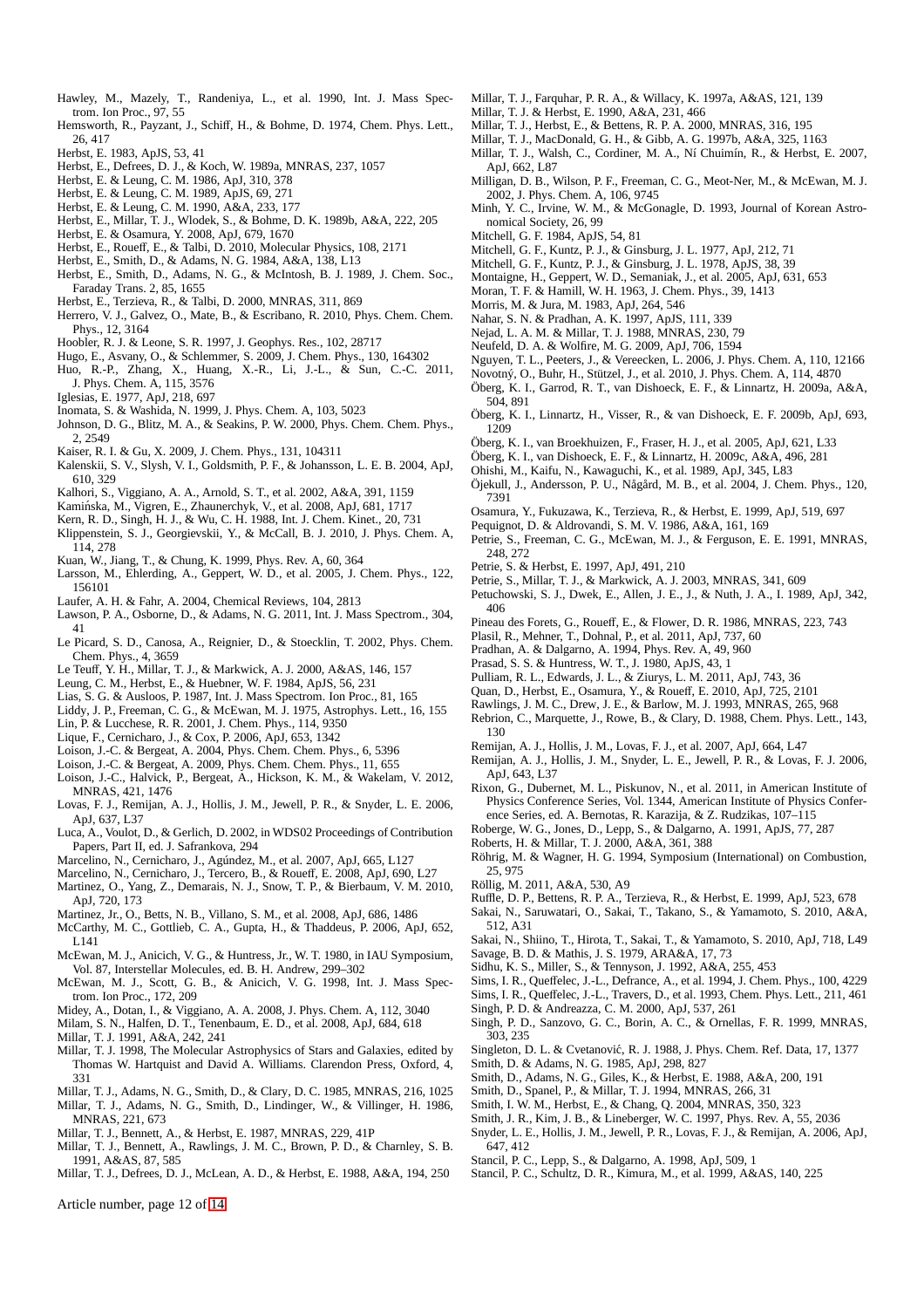- <span id="page-12-19"></span>Stoliarov, S. I., Knyazev, V. D., & Slagle, I. R. 2000, J. Phys. Chem. A, 104, 9687
- <span id="page-12-4"></span>Su, T. & Chesnavich, W. J. 1982, J. Chem. Phys., 76, 5183
- <span id="page-12-20"></span>Sun, J., Tang, Y., Sun, H., et al. 2008, Chem. Phys. Lett., 463, 315
- <span id="page-12-13"></span>Suutarinen, A., Geppert, W. D., Harju, J., et al. 2011, A&A, 531, A121
- <span id="page-12-21"></span>Talbi, D., Ellinger, Y., & Herbst, E. 1996, A&A, 314, 688
- <span id="page-12-17"></span>Tenenbaum, E. D., Apponi, A. J., Ziurys, L. M., et al. 2006, ApJ, 649, L17
- <span id="page-12-18"></span>Tenenbaum, E. D., Dodd, J. L., Milam, S. N., Woolf, N. J., & Ziurys, L. M. 2010, ApJ, 720, L102
- <span id="page-12-15"></span>Thaddeus, P., Cummins, S. E., & Linke, R. A. 1984, ApJ, 283, L45
- <span id="page-12-14"></span>Thaddeus, P., Gottlieb, C. A., Gupta, H., et al. 2008, ApJ, 677, 1132
- <span id="page-12-7"></span>Tielens, A. G. G. M. & Allamandola, L. J. 1987, in Astrophysics and Space Science Library, Vol. 134, Interstellar Processes, ed. D. J. Hollenbach & H. A. Thronson, Jr., 397–469
- <span id="page-12-22"></span>Tielens, A. G. G. M. & Hagen, W. 1982, A&A, 114, 245
- <span id="page-12-2"></span>Troe, J. 1987, J. Chem. Phys., 87, 2773
- <span id="page-12-23"></span>Tsang, W. & Hampson, R. F. 1986, J. Phys. Chem. Ref. Data, 15, 1087
- <span id="page-12-16"></span>Turner, B. E. 1992, ApJ, 388, L35
- <span id="page-12-26"></span>van Dishoeck, E. F. 1988, in Astrophysics and Space Science Library, Vol. 146, Rate Coefficients in Astrochemistry, ed. T. J. Millar & D. A. Williams, 49–72
- <span id="page-12-25"></span><span id="page-12-24"></span>van Dishoeck, E. F. & Black, J. H. 1988, ApJ, 334, 771 van Dishoeck, E. F., Jonkheid, B., & van Hemert, M. C. 2006, Faraday Discussions, 133, 231
- <span id="page-12-5"></span>van Hemert, M. & van Dishoeck, E. 2008, Chem. Phys., 343, 292
- <span id="page-12-12"></span>Vigren, E., Hamberg, M., Zhaunerchyk, V., et al. 2010a, ApJ, 709, 1429
- <span id="page-12-29"></span>Vigren, E., Hamberg, M., Zhaunerchyk, V., et al. 2010b, ApJ, 722, 847
- <span id="page-12-30"></span>Vigren, E., Hamberg, M., Zhaunerchyk, V., et al. 2010c, Phys. Chem. Chem. Phys., 12, 11670
- <span id="page-12-28"></span>Vigren, E., Hamberg, M., Zhaunerchyk, V., et al. 2009, ApJ, 695, 317
- <span id="page-12-27"></span>Vigren, E., Kaminska, M., Hamberg, M., et al. 2008, Phys. Chem. Chem. Phys., ´ 10, 4014
- <span id="page-12-31"></span>Vigren, E., Zhaunerchyk, V., Hamberg, M., et al. 2012, ApJ, 757, 34
- <span id="page-12-32"></span>Vikor, L., Al-Khalili, A., Danared, H., et al. 1999, A&A, 344, 1027
- <span id="page-12-9"></span>Wakelam, V., Herbst, E., Le Bourlot, J., et al. 2010, A&A, 517, A21
- <span id="page-12-11"></span>Wakelam, V., Herbst, E., Loison, J.-C., et al. 2012, ApJS, 199, 21
- <span id="page-12-10"></span>Wakelam, V., Herbst, E., & Selsis, F. 2006, A&A, 451, 551
- <span id="page-12-33"></span>Wakelam, V., Loison, J.-C., Herbst, E., et al. 2009, A&A, 495, 513
- <span id="page-12-34"></span>Wakelam, V., Smith, I. W. M., Herbst, E., et al. 2010, Space Sci. Rev., 156, 13
- <span id="page-12-6"></span>Walmsley, C. M., Flower, D. R., & Pineau des Forêts, G. 2004, A&A, 418, 1035
- <span id="page-12-1"></span>Walsh, C., Harada, N., Herbst, E., & Millar, T. J. 2009, ApJ, 700, 752
- <span id="page-12-8"></span>Whittet, D. C. B., Gerakines, P. A., Tielens, A. G. G. M., et al. 1998, ApJ, 498, L159
- <span id="page-12-35"></span>Whyte, A. & Phillips, L. 1983, Chem. Phys. Lett., 98, 590
- <span id="page-12-36"></span>Wilson, P. F., Freeman, C. G., & McEwan, M. J. 1993, Int. J. Mass Spectrom. Ion Proc., 128, 83
- <span id="page-12-37"></span>Wlodek, S., Bohme, D. K., & Herbst, E. 1988, MNRAS, 235, 493
- <span id="page-12-0"></span>Woodall, J., Agúndez, M., Markwick-Kemper, A. J., & Millar, T. J. 2007, A&A, 466, 1197
- <span id="page-12-38"></span>Woon, D. E. & Herbst, E. 1996, ApJ, 465, 795
- <span id="page-12-3"></span>Woon, D. E. & Herbst, E. 2009, ApJS, 185, 273
- <span id="page-12-39"></span>Xu, Z.-F., Li, S.-M., Yu, Y.-X., Li, Z.-S., & Sun, C.-C. 1999, J. Phys. Chem. A, 103, 4910
- <span id="page-12-40"></span>Yamamoto, T., Nakagawa, N., & Fukui, Y. 1983, A&A, 122, 171
- <span id="page-12-42"></span>Yang, Z., Cole, C. A., Martinez, Jr., O., et al. 2011, ApJ, 739, 19
- <span id="page-12-41"></span>Yang, Z., Eichelberger, B., Carpenter, M. Y., et al. 2010, ApJ, 723, 1325
- <span id="page-12-43"></span>Zachariah, M. R. & Tsang, W. 1995, J. Phys. Chem., 99, 5308
- <span id="page-12-44"></span>Zhang, F., Kim, S., Kaiser, R. I., & Mebel, A. M. 2009, J. Phys. Chem. A, 113, 1210
- <span id="page-12-45"></span>Zhaunerchyk, V., Hellberg, F., Ehlerding, A., et al. 2005, Molecular Physics, 103, 2735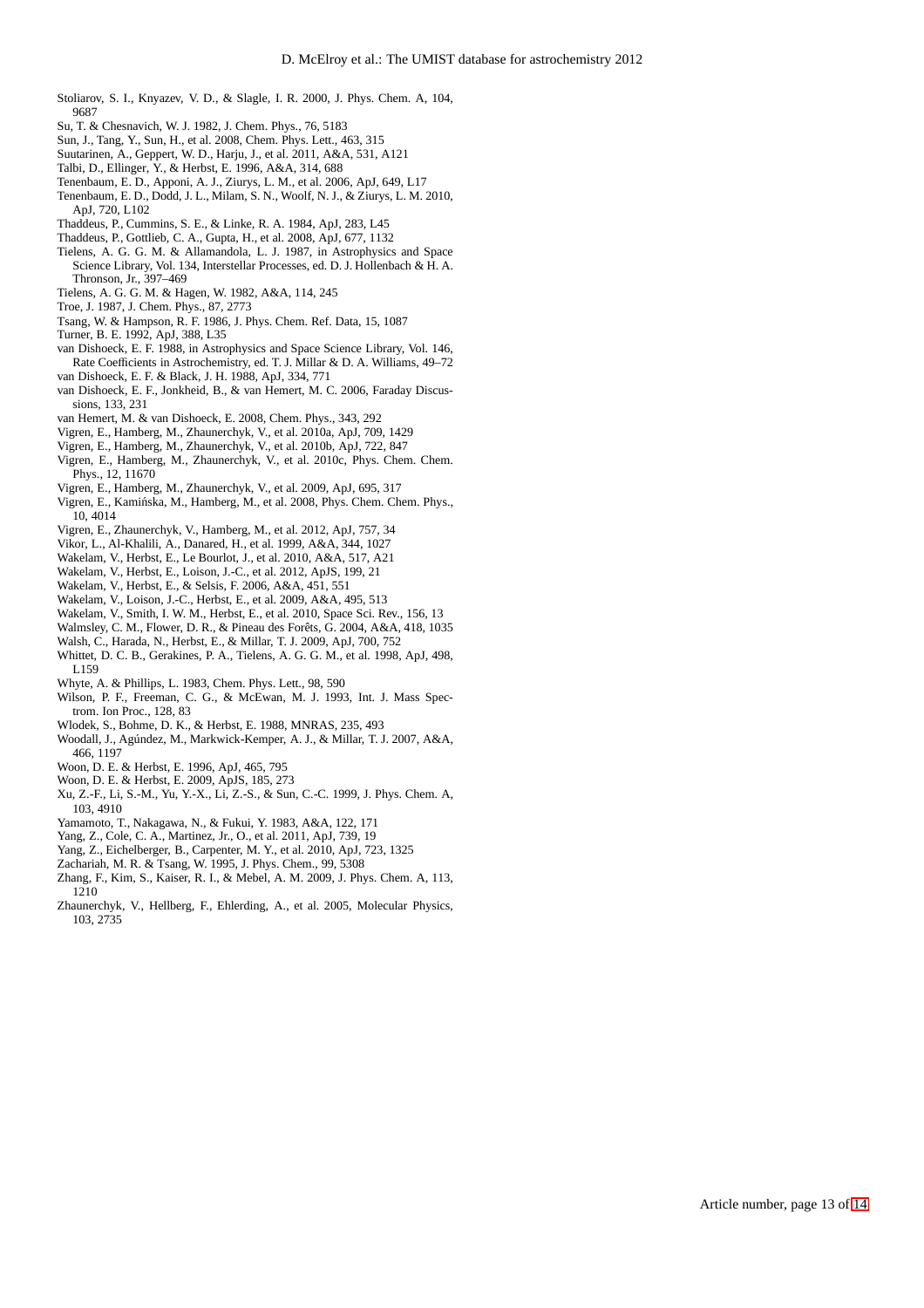## <span id="page-13-0"></span>**Appendix A: RATE12 references**

Original measurements, calculations and estimates are taken from [the following sources:](#page-9-23) [Adams & Smith](#page-9-22)[\(1977](#page-9-22)[\),](#page-9-23) Adams et al. [\(1980](#page-9-23)), [Adams et al. \(1984](#page-9-24)), [Adusei & Fontijn \(1994](#page-9-25)), [Allen & Robinson \(1977](#page-9-8)[\),](#page-9-27) [Andreazza et al. \(1995](#page-9-26)[\),](#page-9-27) Andreazza & Singh [\(1997](#page-9-27)), [Anicich et al. \(2003b](#page-9-28)), [Anicich et al.](#page-9-29) [\(2003a](#page-9-29)), [Anicich et al.](#page-9-30) [\(1977\)](#page-9-30), [Anicich et al. \(1984\)](#page-9-31), [Anicich et al. \(1990](#page-9-32)), [Anicich](#page-9-33)[\(1993](#page-9-33)[\),](#page-9-36) [Barckholtz et al. \(2001](#page-9-34)[\),](#page-9-36) [Barlow](#page-9-35)[\(1984](#page-9-35)[\),](#page-9-36) Barlow & Dunn [\(1987\)](#page-9-36), [Baulch](#page-9-10) [\(2005\)](#page-9-10), [Baulch et al. \(1992](#page-9-9)), Berteloite et al. [\(2010](#page-9-1)[\),](#page-9-37) [Berteloite et al.](#page-9-1)[\(2010](#page-9-1)[\),](#page-9-37) [Best et al.](#page-9-15)[\(2011](#page-9-15)[\),](#page-9-37) Bettens [et al.](#page-9-40) [\(1999](#page-9-37)[\),](#page-9-40) [Black](#page-9-38)[\(1975](#page-9-38)[\),](#page-9-40) [Blake et al.](#page-9-39)[\(1986](#page-9-39)[\),](#page-9-40) Bocherel et al. [\(1996\)](#page-9-40), [Bohme et al. \(1982](#page-9-41)), [Brown & Bolina \(2007](#page-9-42)). [Bruhns et al. \(2010](#page-9-43)), [Brunetti & Liuti \(1975](#page-9-44)). [Canosa et al.](#page-9-45) [\(1997](#page-9-45))[,](#page-9-46) [Canosa et al. \(2007\)](#page-9-2)[,](#page-9-46) [Carty et al. \(2001](#page-9-3)[\),](#page-9-46) Cazaux & Tielens [\(2002](#page-9-46)), [Chastaing et al. \(2000](#page-10-31)), [Chastaing et al. \(1998](#page-10-32)), [Chastaing et al.](#page-10-33)[\(1999](#page-10-33)[\),](#page-10-34) [Chastaing et al. \(1999](#page-10-33)[\),](#page-10-34) Cohen & Westberg [\(1991](#page-10-34)), [Collings et al. \(2004](#page-10-10)), [Cordiner & Millar \(2009](#page-10-17)), [Dalgarno et al. \(1990](#page-10-35)), [Danielsson et al. \(2008](#page-10-36)), [Daugey et al.](#page-10-37) [\(2005](#page-10-37)), [Daugey et al.](#page-10-38) [\(2008\)](#page-10-38), [Decker et al. \(2000](#page-10-39)), [Drdla et al.](#page-10-40) [\(1989](#page-10-40)), [Edridge \(2010\)](#page-10-11)[,](#page-10-42) [Eichelberger et al.](#page-10-41)[\(2007](#page-10-41)[\),](#page-10-42) Elitzur & de Jong [\(1978\)](#page-10-42), [Ercolano & Storey](#page-10-43) [\(2006\)](#page-10-43), [Ferguson \(1973](#page-10-44)), [Field et al.](#page-10-45) [\(1980\)](#page-10-45), [Forte et al. \(1989\)](#page-10-46), [Freeman et al. \(1979](#page-10-47)), [Frost et al.](#page-10-48) [\(1993\)](#page-10-48), [Fukuzawa & Osamura](#page-10-49) [\(1997\)](#page-10-49), [Gannon et al.](#page-10-50) [\(2007](#page-10-50)), [Garrod & Herbst](#page-10-8) [\(2006\)](#page-10-8), [Gredel et al. \(1989\)](#page-10-0), [Gu et al.](#page-10-51) [\(2009](#page-10-51)[\),](#page-10-14) [Hamberg et al. \(2007\)](#page-10-52)[, Hamberg et al. \(2010\),](#page-10-14) Hamberg et al. [\(2010](#page-10-14)), [Harada & Herbst \(2008](#page-10-53)), [Harrison et al. \(1986](#page-10-54)), [Hasegawa & Herbst \(1993\)](#page-10-9)[,](#page-11-36) [Hawley et al. \(1990](#page-11-35)[\),](#page-11-36) Hemsworth et al. [\(1974](#page-11-36)), [Herbst \(1983\)](#page-11-37), [Herbst et al.](#page-11-38) [\(1984\)](#page-11-38), [Herbst & Leung](#page-11-7) [\(1986](#page-11-7)[\),](#page-11-41) [Herbst et al.](#page-11-39)[\(1989a](#page-11-39)[\),](#page-11-41) [Herbst & Leung](#page-11-40)[\(1989](#page-11-40)[\),](#page-11-41) Herbst et al. [\(1989b\)](#page-11-41), [Herbst et al. \(1989](#page-11-42)), [Herbst & Leung \(1990](#page-11-43)), [Herbst et al. \(2000\)](#page-11-44), [Herbst & Osamura](#page-11-45) [\(2008\)](#page-11-45), [Herbst et al.](#page-11-17) [\(2010](#page-11-17)), [Herrero et al.](#page-11-46) [\(2010\)](#page-11-46), [Hoobler & Leone](#page-11-47) [\(1997\)](#page-11-47), Huo et al. [\(2011](#page-11-48)[\),](#page-11-51) [Iglesias](#page-11-49)[\(1977](#page-11-49)[\),](#page-11-51) [Inomata & Washida \(1999](#page-11-50)[\),](#page-11-51) Johnson et al. [\(2000\)](#page-11-51), [Kaiser & Gu](#page-11-52) [\(2009\)](#page-11-52), [Kalhori et al. \(2002](#page-11-53)), Kamińska et al. [\(2008](#page-11-54)), [Kern et al. \(1988](#page-11-55)), [Wakelam et al.](#page-12-11) [\(2012](#page-12-11)), [Klippenstein et al.](#page-11-56)[\(2010](#page-11-56)[\),](#page-11-58) [Kuan et al. \(1999\)](#page-11-57)[,](#page-11-58) Larsson et al. [\(2005\)](#page-11-58), [Laufer & Fahr](#page-11-59) [\(2004\)](#page-11-59), [Lawson et al. \(2011](#page-11-60)), [Le Picard et al.](#page-11-61) [\(2002](#page-11-61)), [Leung et al. \(1984\)](#page-11-62), [Lias & Ausloos](#page-11-63) [\(1987](#page-11-63)), [Liddy et al.](#page-11-64)[\(1975](#page-11-64)[\),](#page-11-66) [Lin & Lucchese \(2001](#page-11-65)[\),](#page-11-66) Loison & Bergeat [\(2004](#page-11-66)), [Loison & Bergeat \(2009](#page-11-6)), [Loison et al. \(2012](#page-11-18)), [Luca et al. \(2002](#page-11-67)), [Martinez et al. \(2008](#page-11-68)), [Martinez et al. \(2010](#page-11-69)), [McEwan et al. \(1980](#page-11-70)), [McEwan et al.](#page-11-71) [\(1998\)](#page-11-71), [Midey et al.](#page-11-72) [\(2008](#page-11-72)), [Millar et al. \(1985\)](#page-11-73), [Millar et al.](#page-11-74) [\(1986\)](#page-11-74), [Millar et](#page-11-75) al. [\(1987](#page-11-75)), [Millar et al.](#page-11-76) [\(1988\)](#page-11-76), [Millar & Herbst \(1990\)](#page-11-77), [Millar](#page-11-78) [\(1991](#page-11-78)), [Millar et al.](#page-11-0) [\(1991\)](#page-11-0), [Millar et al. \(1997b](#page-11-79)), [Millar et al.](#page-11-29) [\(2000](#page-11-29)), [Millar et al. \(2007](#page-11-8)), [Milligan et al. \(2002](#page-11-80)), [Mitchell et al.](#page-11-81) [\(1977](#page-11-81)), [Mitchell et al. \(1978](#page-11-82)), [Mitchell \(1984\)](#page-11-83), [Montaigne](#page-11-84) et al. [\(2005](#page-11-84)), [Moran & Hamill](#page-11-85)[\(1963](#page-11-85)[\),](#page-11-87) [Nahar & Pradhan \(1997\)](#page-11-86)[,](#page-11-87) Nejad & Millar [\(1988](#page-11-87)), [Neufeld & Wolfire \(2009\)](#page-11-88), [Nguyen et al.](#page-11-89) [\(2006](#page-11-89)), [Novotný et al.](#page-11-90) [\(2010\)](#page-11-90), [Öberg et al.](#page-11-91) [\(2005\)](#page-11-91), [Öberg et al.](#page-11-92) [\(2009a\)](#page-11-92), [Öjekull et al.](#page-11-93)[\(2004](#page-11-93)[\),](#page-11-95) [Osamura et al. \(1999](#page-11-94)[\),](#page-11-95) Pequignot & Aldrovandi [\(1986](#page-11-95)), [Petrie et al. \(1991](#page-11-96)), [Petrie et al. \(2003](#page-11-97)), [Petrie & Herbst \(1997](#page-11-98)[\),](#page-11-100) [Petuchowski et al.](#page-11-99)[\(1989](#page-11-99)[\),](#page-11-100) Pineau des Forets et al. [\(1986\)](#page-11-100), [Plasil et al. \(2011](#page-11-101)), [Pradhan & Dalgarno](#page-11-102) [\(1994](#page-11-102)), [Prasad & Huntress](#page-11-103)[\(1980](#page-11-103)[\),](#page-11-104) [Quan et al.](#page-11-11)[\(2010](#page-11-11)[\),](#page-11-104) Rawlings et al. [\(1993](#page-11-104)), [Rebrion et al. \(1988](#page-11-105)), [Roberge et al. \(1991](#page-11-106)), [Röllig \(2011](#page-11-9)), [Röhrig & Wagner \(1994](#page-11-107)), Ruffl[e et al. \(1999](#page-11-108)), [Sidhu et al. \(1992](#page-11-109)), [Sims et al. \(1993](#page-11-110)), [Sims et al. \(1994\)](#page-11-111), Singh et al. [\(1999](#page-11-112)[\),](#page-11-114) [Singh & Andreazza \(2000](#page-11-113)[\),](#page-11-114) Singleton & Cvetanovic [\(1988\)](#page-11-114), [Smith & Adams](#page-11-115) [\(1985\)](#page-11-115), [Smith et al. \(1988](#page-11-116)), ´ [Smith et al. \(1994](#page-11-117)), [Smith et al.](#page-11-118) [\(1997\)](#page-11-118), [Smith et al. \(2004](#page-11-19)), [Stancil et al. \(1998](#page-11-119)), [Stancil et al. \(1998](#page-11-119)), [Stancil et al. \(1999](#page-11-120)), [Stoliarov et al.](#page-12-19) [\(2000\)](#page-12-19), [Sun et al.](#page-12-20) [\(2008](#page-12-20)), [Talbi et al.](#page-12-21) [\(1996\)](#page-12-21), Tie[lens & Hagen \(1982\)](#page-12-22)[,](#page-12-23) [Tielens & Allamandola](#page-12-7)[\(1987](#page-12-7)[\),](#page-12-23) Tsang & Ham[pson](#page-12-25) [\(1986](#page-12-23)[\),](#page-12-25) [van Dishoeck et al.](#page-12-24)[\(2006](#page-12-24)[\),](#page-12-25) van Dishoeck & Black [\(1988](#page-12-25)), [van Hemert & van Dishoeck](#page-12-5) [\(2008\)](#page-12-5), [van Dishoeck](#page-12-26) [\(1988\)](#page-12-26), [Vigren et al.](#page-12-27) [\(2008\)](#page-12-27), [Vigren et al. \(2009](#page-12-28)), [Vigren et](#page-12-12) al. [\(2010a](#page-12-12)), [Vigren et al. \(2010b](#page-12-29)), [Vigren et al. \(2010c\)](#page-12-30), [Vigren et al.](#page-12-31) [\(2012](#page-12-31)[\),](#page-12-34) [Vikor et al.](#page-12-32)[\(1999](#page-12-32)[\),](#page-12-34) [Wakelam et al.](#page-12-33)[\(2009](#page-12-33)[\),](#page-12-34) Wakelam et al. [\(2010\)](#page-12-34)[,](#page-12-36) [Walsh et al.](#page-12-1)[\(2009](#page-12-1)[\),](#page-12-36) [Whyte & Phillips \(1983\)](#page-12-35)[,](#page-12-36) Wilson et al. [\(1993](#page-12-36)), [Wlodek et al.](#page-12-37) [\(1988\)](#page-12-37), [Woon & Herbst](#page-12-38) [\(1996\)](#page-12-38), [Xu et al.](#page-12-39) [\(1999\)](#page-12-39), [Yamamoto et al. \(1983](#page-12-40)), [Yang et al.](#page-12-41) [\(2010\)](#page-12-41), [Yang et al. \(2011\)](#page-12-42), [Zachariah & Tsang](#page-12-43) [\(1995\)](#page-12-43), [Zhang et al.](#page-12-44) [\(2009\)](#page-12-44), [Zhaunerchyk et al. \(2005](#page-12-45)).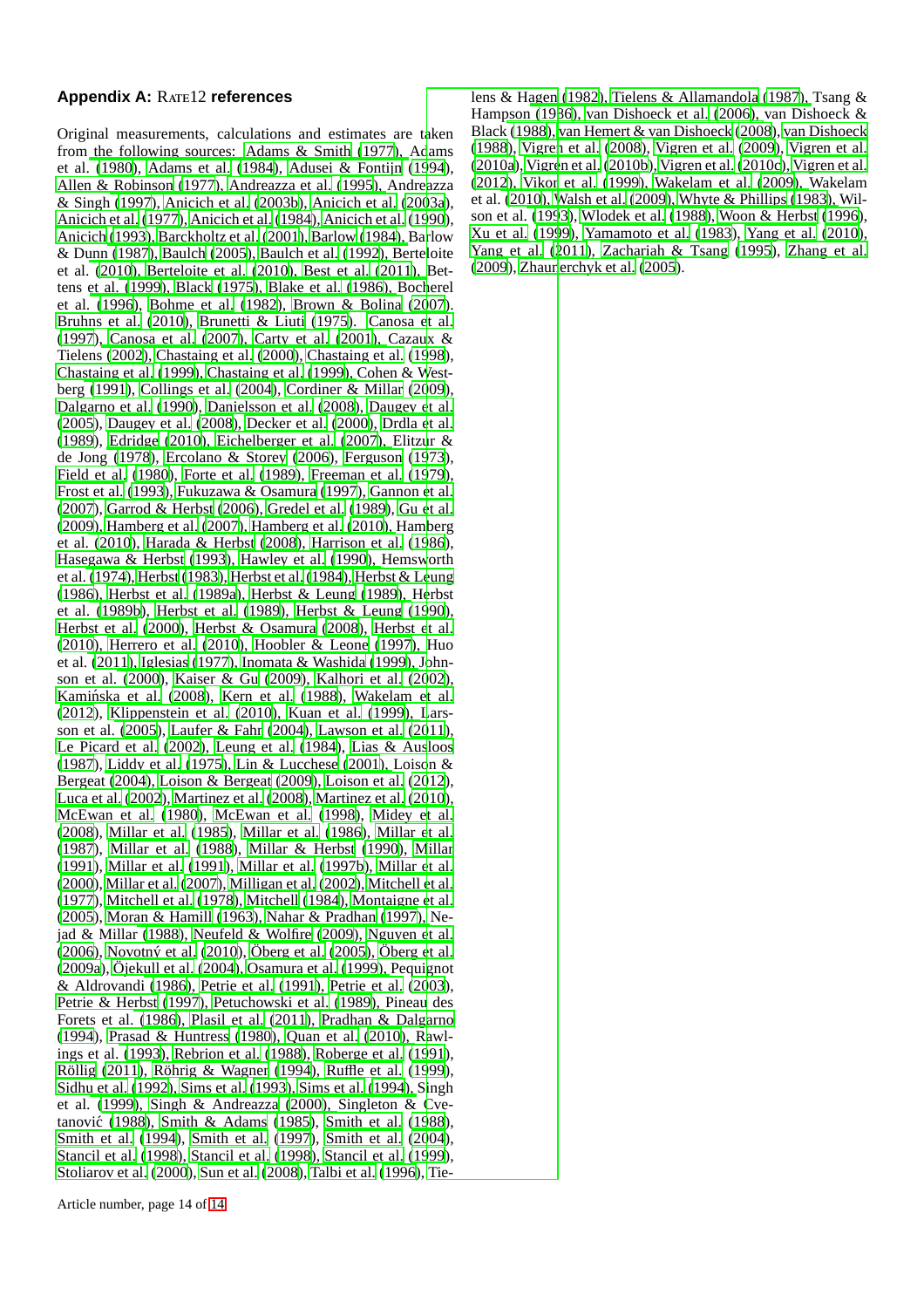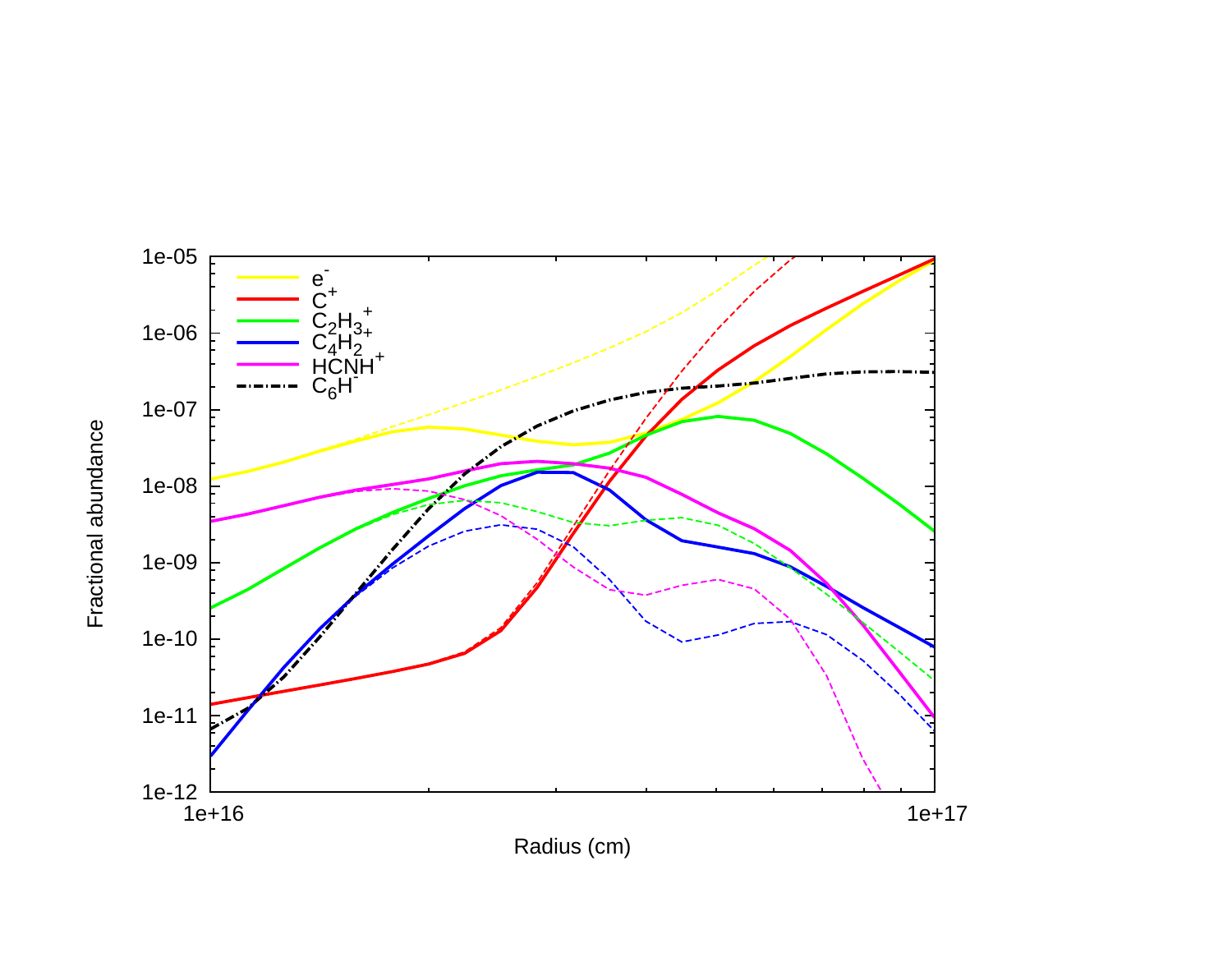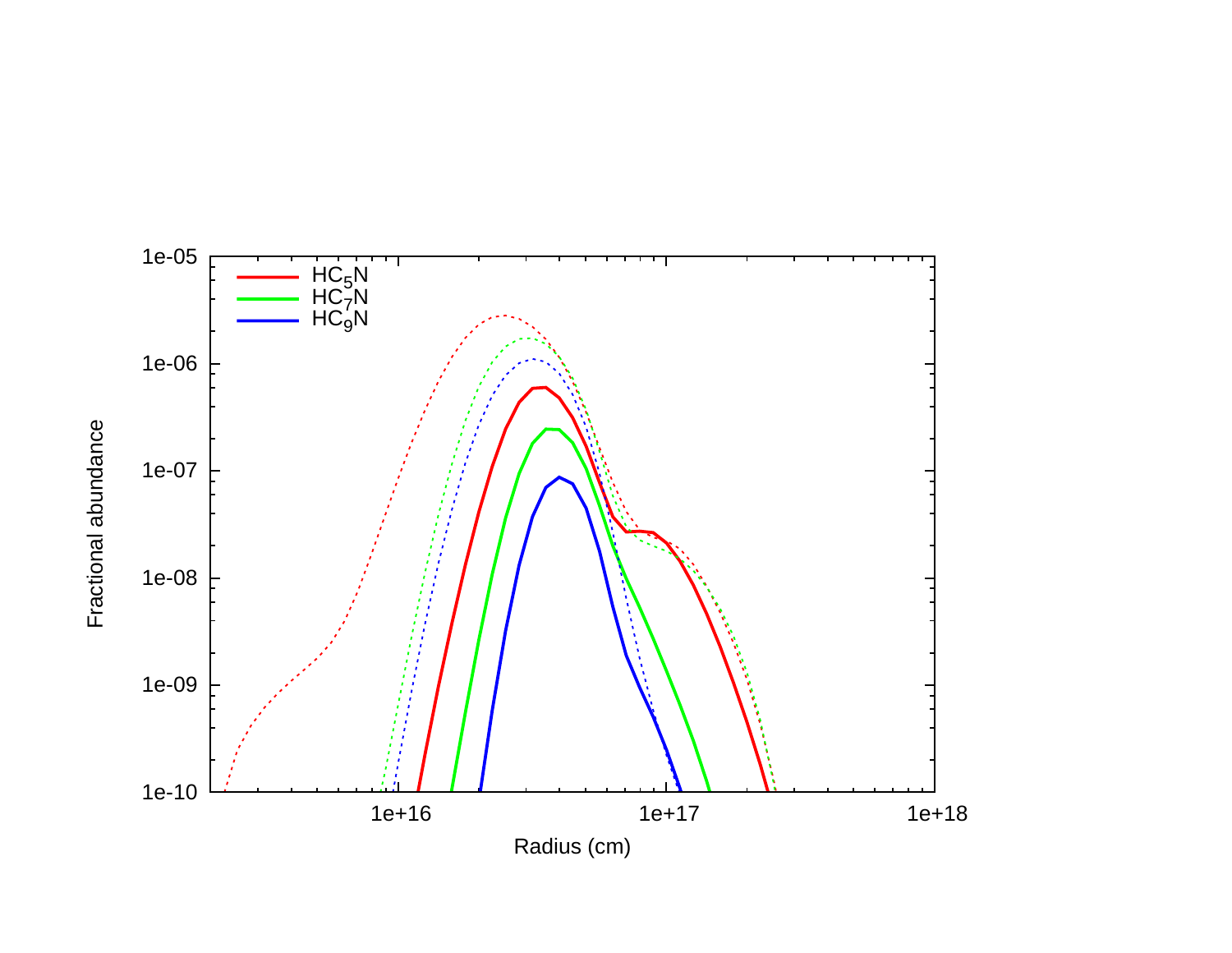